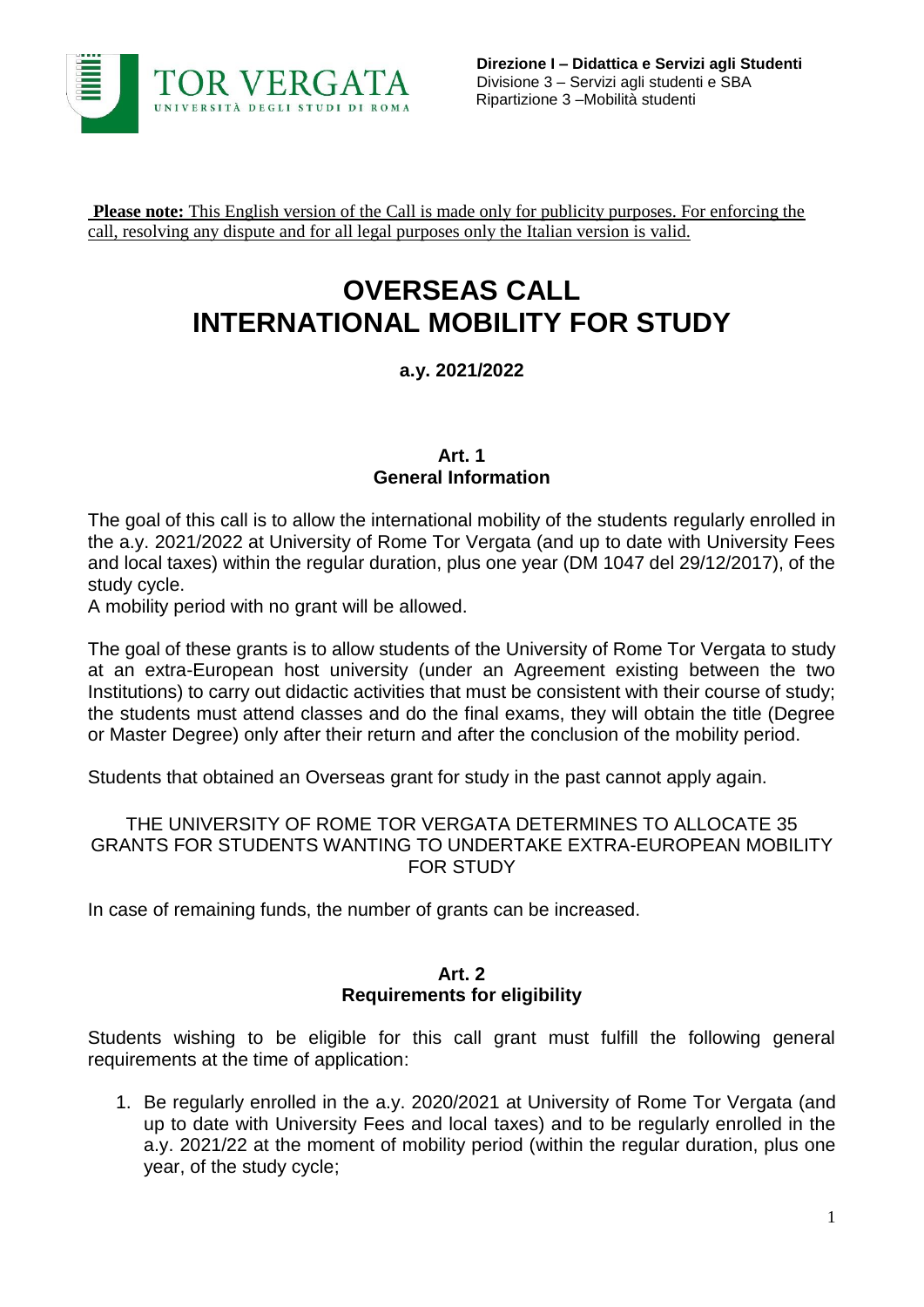

N.B to be regularly enrolled in the a.y. 2021/22 will be mandatory to pay the first part of the fees for the a.y. 2021/22 before starting the mobility.

- 2. Maintain a GPA of no less than 24/30;
- 3. Language proficiency in the language of the host country (or, as an alternative, in a vehicular language used in the host country) is required. Students must provide documentary evidence of the language proficiency by providing one of the following documents:
	- A certificate issued by a nationally and/or internationally recognized school.
	- A self-declaration stating that the applicant has taken a language proficiency test n in the language of the host country (or in a vehicular language) at the University of Tor Vergata.
	- A document certifying permanent residence of more than three months, for study or training purposes, in a country where the language of the host country (or a vehicular language) is spoken.

Language proficiency are required just for the application to the call. When applying to the host university it will be necessary to have the language proficiency required by the University (see the FactSheets of partner Universities).

The partner University can decide to reject the application if language proficiency is not suitable.

During their stay abroad, students must be properly enrolled and up to date with payments, and they will earn their degree (Bachelor or Master or One-cycle) only after their return to the home university.

Those students that already won the grant in the past cannot apply again.

Foreign graduating students at the University of Rome Tor Vergata are not eligible for the grants allocated to their residence country.

#### **Art. 3 Incompatibility**

The grant will not be allocated to students who, at the moment of their departure and during the whole stay, benefit from the following scholarships for the same purposes:

1. Aid granted by public or private institutions;

2. Erasmus Plus grants;

3. Other mobility scholarships from any other bodies of the University of Tor Vergata;

#### **Art. 4 Application procedure and deadline**

Applications shall be submitted and validated exclusively online, by filling out the application form available at: <http://mobint.uniroma2.it/extra/candidatura/default.aspx> Deadline is **JULY 16, 2021 (12,00 – Midday, Roma GMT)**.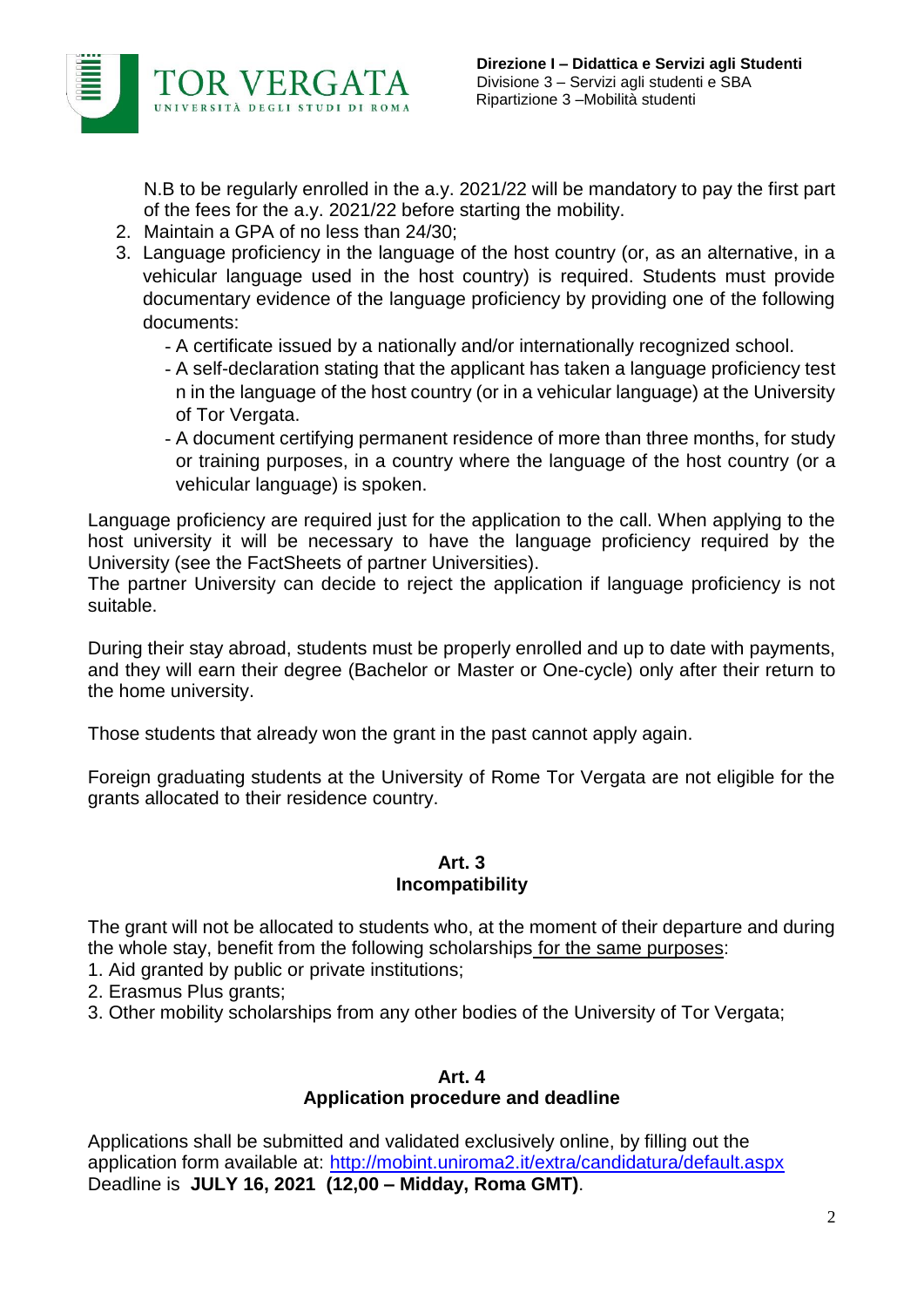

WARNING! Incomplete, not validated or untrue data will invalidate candidacy.

To apply the student must fill in all the sections of the online application and attach all the documents required for the mobility. The application is only online.

After the first access to the web platform it will be possible to save a draft to edit. The application will be submitted only after the validation. After the validation it won't be possible to change or edit the application. After the submission of the application an automatic email will be sent to confirm the correct sending. Any anomalies must be reported to the Help desk of the application system reported on the platform

The goal of this mobility is to support students of the University of Rome Tor Vergata to study at an extra-European host university and to carry out didactic activities that must be consistent with their course of study (see attached A). The applicant can apply for 3 Universities given that the competent office will check the possible exchange or to find another destination. It is the student's responsibility to ensure that the chosen foreign universities offer courses consistent with their course of study. Selected grantees will deliver a Learning Agreement<sup>1</sup> to professors, and they will sign it to guarantee the validity of the exams.

Compulsory documents for the application are:

- Motivation letter with the description of the courses and activities the applicant wants to follow at each host University. The applicant must check the didactical offer through the links in Attached A;
- A reference letter by a professor of the University of Rome Tor Vergata;
- Any certificates proving language proficiency in the language of the host country (or, as an alternative, in a vehicular language used in the host country) See art. 2.

## **PLEASE NOTE**

 $\overline{a}$ 

In some Universities, it is possible to attend just undergraduate courses (the abovementioned rule is valid also for students seeking a master's degree). Some Universities can require some extra fees.

Applicant must check the Factsheet and the web sites to know the application procedures and deadline.

Students from Faculty of Medicine and Surgery can apply only for South American and Russian destinations.

The information given in the list of host universities is updated to the present call and they can be modified by the Host University.

#### **Mobility may change due to the current state of emergency due to COVID-19. Scholarships will not be paid in the event of "virtual" mobility.**

<sup>1</sup> Learning Agreement is a plan that details what courses or research/training/teaching activities you intend to achieve during your mobility. The Learning Agreement should be signed by responsible authorities within the home and hosting universities, as well as the student before the mobility starts.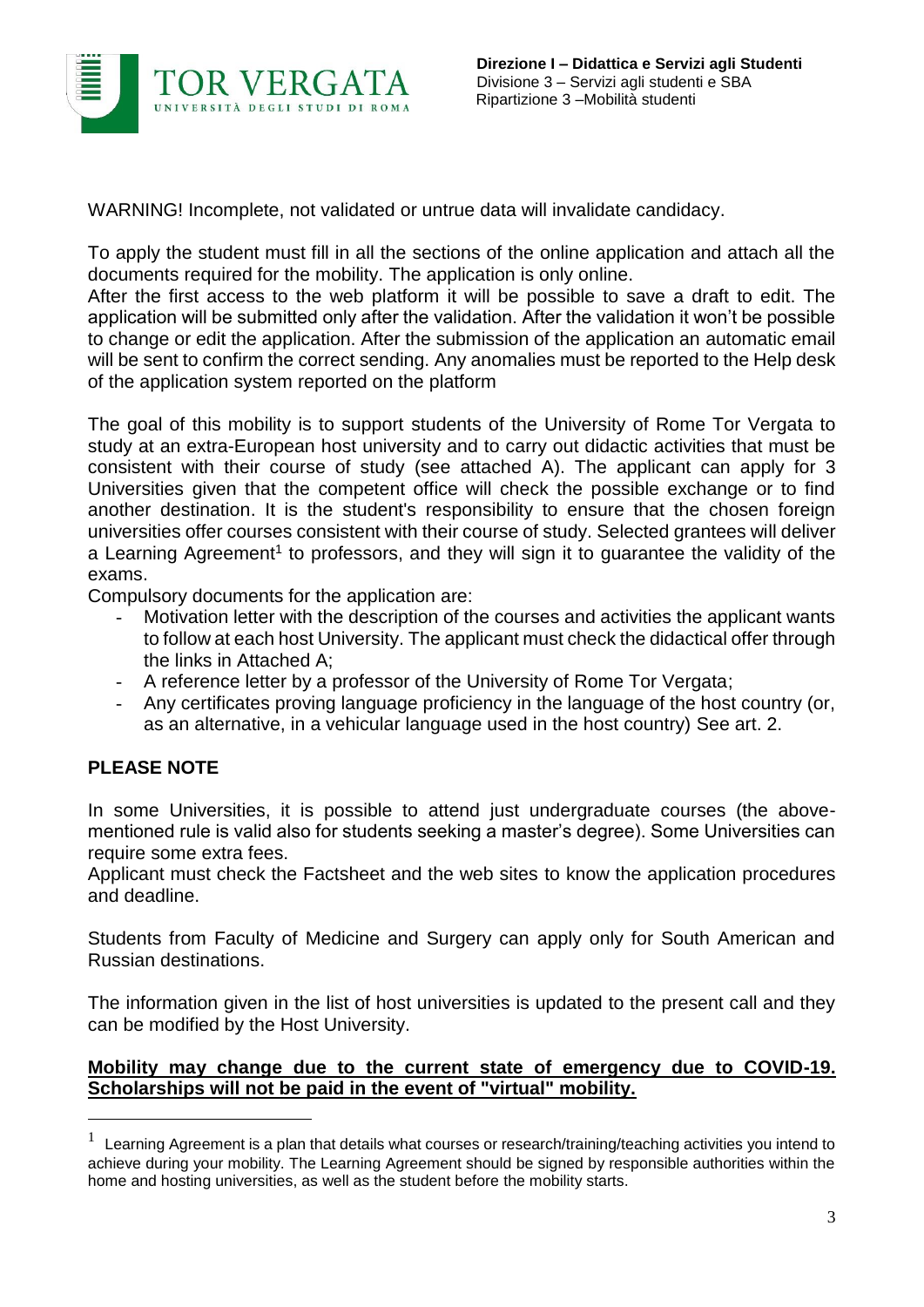

### ATTENTION!

Under the art. 71 of the Presidential Decree 445/2000, the Administration will carry out the necessary checks, including sample checks; included are those cases of reasonable doubts about the truth of applicants' statements contained in the application form.

# **Art. 5**

## **Selection process and evaluation criteria**

The selection of applications shall be carried out by an Interdisciplinary Committee appointed by the Rectoral Decree.

The Committee will incontestably allocate grants by considering the following criteria:

- Applicant's academic curriculum updated to 30/03/2021 (GPA, degree mark, ECTS);
- Relevancy of the proposed plan of study and motivation;
- Language competence;
- Motivation interview.

Relevancy of the plan of study/motivation and language skills will be valued for 50 per cent of the total.

The applicant's academic curriculum will be valued as follows:

For students at first year of M.Sc. Degree the following formula shall be utilized: (180/210)\*[(Number of years expected for the title attainment)/(academic year of title attainment - year of enrolment in the career pertaining the title for accessing the Master's degree + 1)]  $\times$  (grade of the Bachelor Degree\*/110)  $\times$ 50+(30/210)\*[Minimum Amount of ECTS earned, Maximum Amount of ECTS earnable during the whole study course based on candidates' year of enrolment \*\*)/( Maximum Amount of ECTS earnable during the whole study course based on candidates' year of enrolment \*\*)]  $\times$  min[1, Number of Years expected for the Title attainment /( Current Academic Year – Year of Enrolment + 1) ]  $\times$ (weighted average mark / weighted average exam mark for students enrolled in the same study course  $\ddot{\,}$   $\times$  50.

\* If the Bachelor's degree mark is not based on a 110-point scale, the equivalent mark shall be calculated on the new scale.

- For students in: (Bachelor's Degree, One-cycle Degree and 2nd year of M.Sc. Degree) the following formula shall be utilized: [Minimum(Amount of ECTS earned, Maximum Amount of ECTS earnable during the whole study course based on candidates' year of enrolment\*\*)/(Maximum Amount of ECTS earnable during the whole study course based on candidates' year of enrolment\*\*)]×min[1, Number of Years expected for the Title attainment/(Current Academic Year – Year of Enrolment  $+1$ )  $x$  (weighted average mark / weighted average exam mark for students enrolled in the same study course\*\*)  $\times$  50.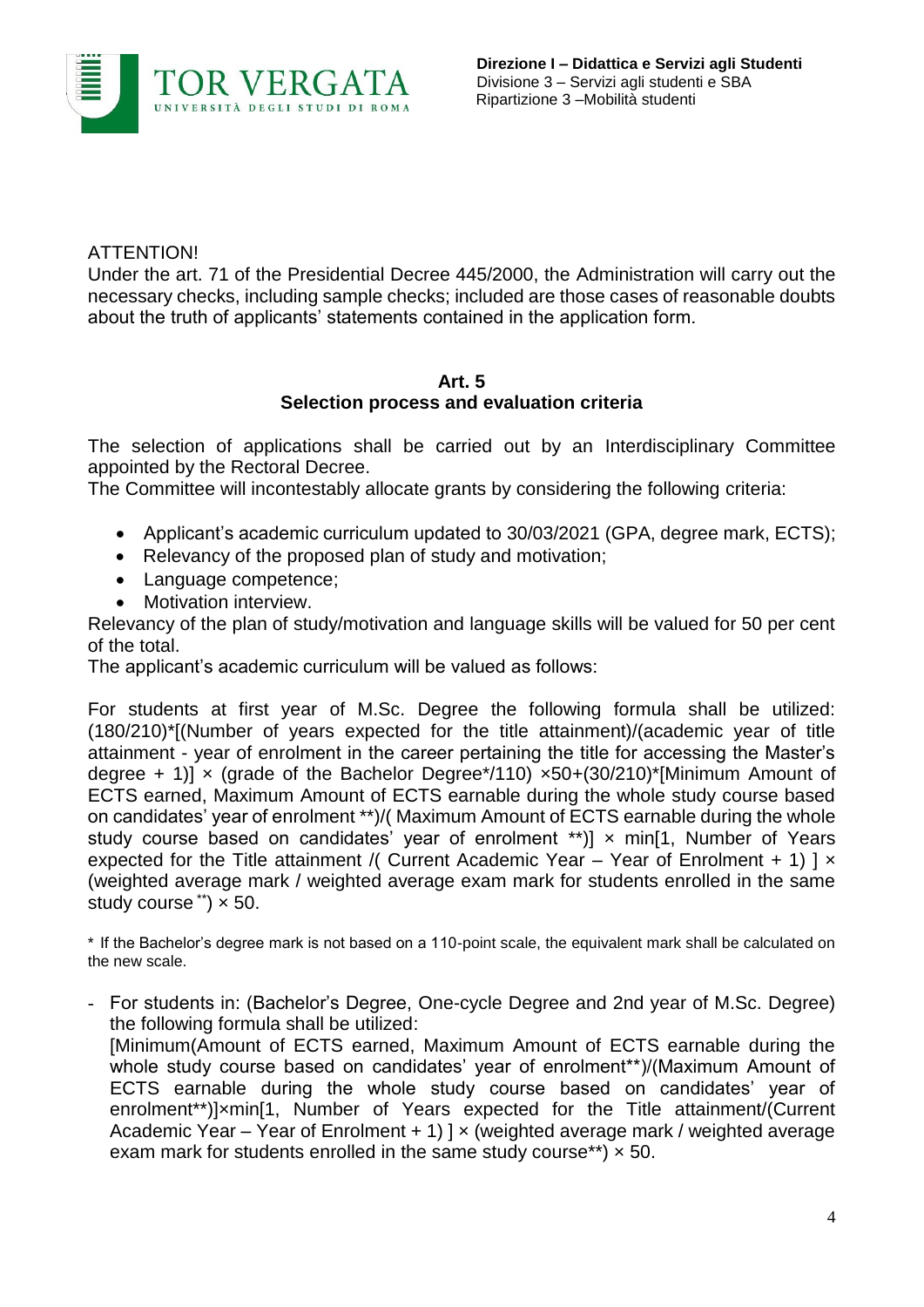

\*\* The calculation of the weighted average for students enrolled in the same study course shall include all students regularly enrolled in the said course as of 30/03/2021 independently of the year of enrolment

The date for the interview with the Committee will be communicated by email (the one the applicant will use in the application) only after the deadline. During the interview can be tested the language competence of the applicants.

#### **The candidate is responsible to be available for the interview, the absence will be consider as renounce.**

Esoneri or mid-exams won't be considered for the GPA calculation.

The candidate is responsible for having the language proficiency required by the host University by the deadline for application.

For Universities in USA is usually required one of the following proficiency: *International English Language Testing System (IELTS), TOEFL, University of Cambridge Examinations Certificate of Proficiency in English (CPE) o Certificate of Advanced English (CAE)* – with minimum score as stated in the factsheet (Attached A).

PLEASE NOTE: it is not necessary to have the proficiency required for the deadline of the Call but just for the application as exchange student that will take place after the grant allocation.

After the valuation of the applications, the Committee shall draw up a ranking list.

We remind the grantees that the final decision about their grant for mobility is up to the host University.

The host University may decide to refuse a student at any time, even after sending all the necessary documents for registration.

#### **Art. 6**

## **Grant amount and disbursement of the grant**

The grants are allocated to the students as a financial partial support.

The grantees will be exempted to pay tuition fees at the host University and **will continue to pay enrolment fees at University of Rome "Tor Vergata".**

The grant is financed by the Ministry for Education (MIUR) and will be assigned in accordance with the Ministerial Decree no. 1047 dated 29.12.2017 (Fondo Sostegno Giovani - FSG). The monthly amount of the grant will be defined according to the ISEE declaration as shown in the following scheme:

| <b>SLOT</b> | <b>ISEE</b>        | <b>Monthly</b><br>amount in $\epsilon$<br>for European<br>countries | <b>Monthly</b><br>amount in $\epsilon$<br>for extra-<br>European<br>countries | <b>Monthly</b><br>amount for<br><b>USA and</b><br>Japan |
|-------------|--------------------|---------------------------------------------------------------------|-------------------------------------------------------------------------------|---------------------------------------------------------|
|             | ISEE $\leq$ 13.000 | € 600                                                               | € 800                                                                         | € 1.000                                                 |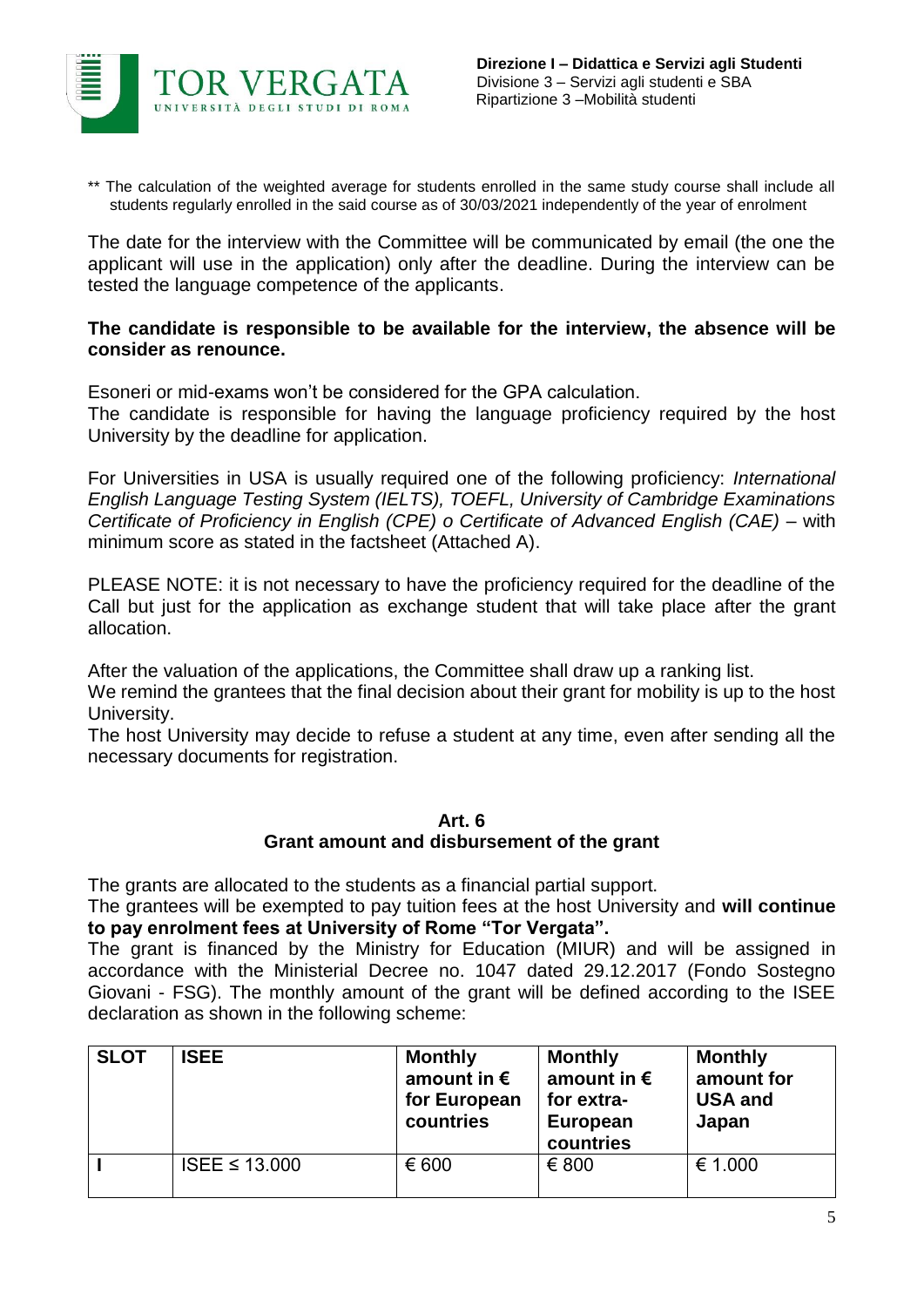

|    | $13.000 <$ ISEE $\leq 21.000$                      | € 550 | € 700 | € 800 |
|----|----------------------------------------------------|-------|-------|-------|
| Ш  | $21.000 <$ ISEE $\leq 26.000$                      | € 500 | € 650 | € 750 |
| IV | $26.000 <$ ISEE $\leq 30.000$                      | €400  | €450  | € 550 |
| v  | $30.000 <$ ISEE $\leq 40.000$                      | € 350 | € 350 | € 350 |
| VI | $40.000 <$ ISEE $\leq 50.000$<br>e $ISEE > 50.000$ | € 250 | € 250 | € 350 |

\* By law, students who do not fall within the normal duration of the course plus one year will be automatically excluded from funding.

\*\* As regards the determination of the family composition, the indicator of the income situation, the indicator of the financial situation and the methods for filling the form relating to the request for benefits for the right to study, as well as for any other matter related to the calculation of ISEE, this call refers to the Prime Ministerial Decree no. 159 dated 5.12.2013 "Regulation concerning the revision of the methods of determination and the fields of application of the Indicator of the Equivalized Economic Situation - ISEE".

ATTENTION: It's required the ISEE certification of 2020.

The ISEE considered will be the one requested for enrollment at a.y. 2021/22.

If the ISEE won't be presented, the amount of the grant will correspond to the VI slot.

- To apply this call, **students residing in Italy**, upon enrollment for the academic year 2021-2022, have to authorize the acquisition of the valid ISEE certification (relating to the facilitated benefits for the right to study) on the DELPHI platform, before departure.
- **For international students non-resident in Italy**, for the purpose of disbursement of the contribution, can submit to the University the ISEE Parificato (also called Scheda Raccolta Dati), issued by the CAF and handed to the Welcome Office when enrolling.The stability law of 11 DECEMBER 2016 n. 232, provides in Article 1, paragraph 261:

"Nel caso di studenti aventi la cittadinanza di Stati non appartenenti all'Unione europea, e non residenti in Italia, per i quali risulti inapplicabile il calcolo dell'ISEE del nucleo familiare di appartenenza ai sensi dell'articolo 8, comma 5, del regolamento di cui al decreto del Presidente del Consiglio dei ministri 5 dicembre 2013, n.159 l'importo del contributo onnicomprensivo annuale è stabilito dalle singole università statali, anche in deroga ai criteri individuati nei commi da n.255 a 258 del presente articolo".

Foreign citizens who are not resident in Italy **cannot use the self-certification institution in any way**.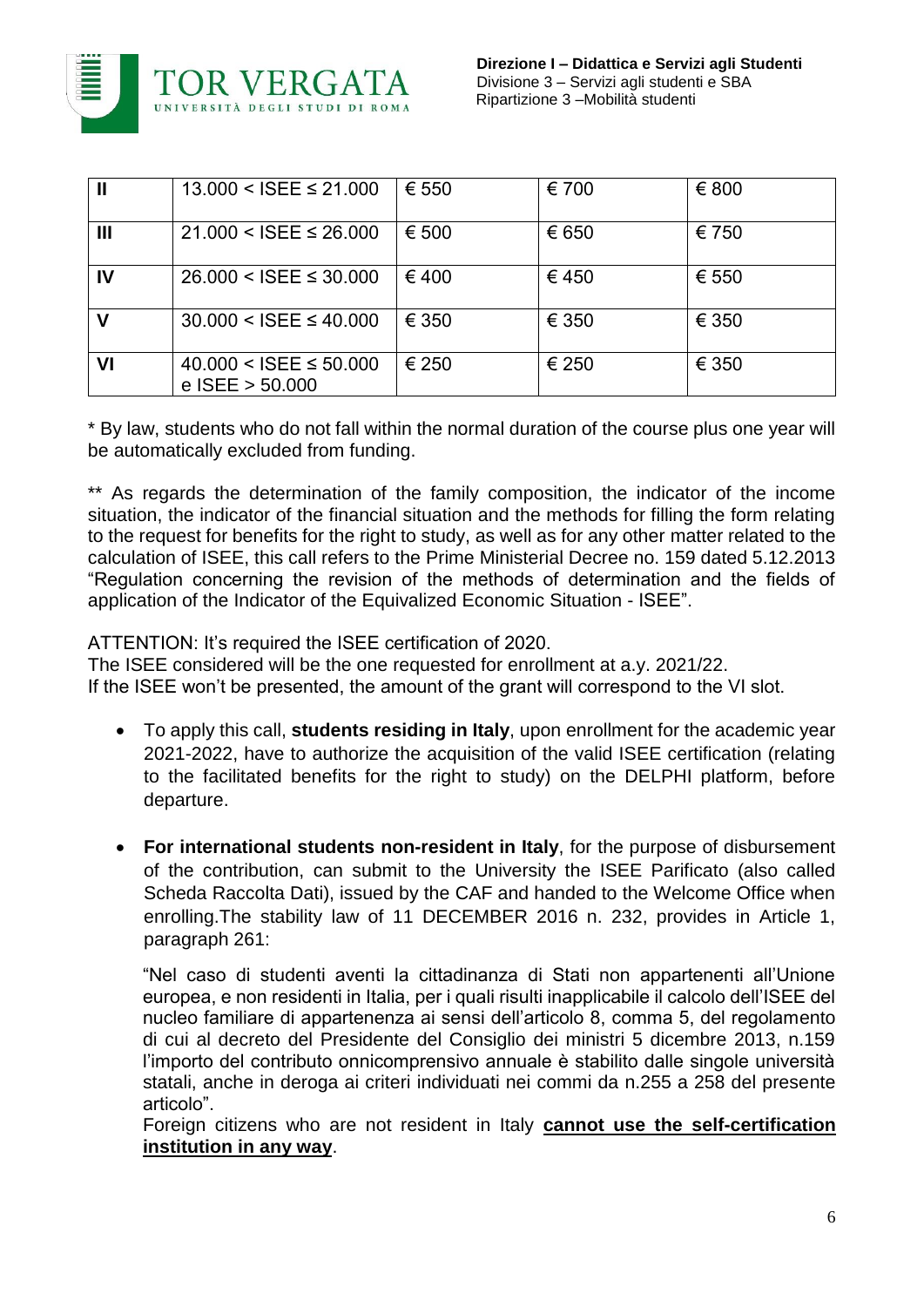

Foreign students from one of the European Union countries not resident in Italy, for the purpose of disbursement of the contribution, will be able to submit an ISEE Parificato.

#### **ISEE Parificato**

As can be seen from the resolution of the "Consiglio di Amministrazione" of 10/11/2020, having as its object the introduction of a control and verification system of ISEE equalized (data collection form for university equalized indicator) - all non-EU students for whom it is inapplicable the calculation of the ISEE pursuant to art. 8, paragraph 5, of Prime Ministerial Decree 159/2013 may request the compilation of the data collection form for the university equalized indicator at the CAF (The CAF identified by the University or other if this is not indicated) to which all the documentation containing the information necessary for the determination of the income statement or the original certification issued by the authorities of their country of origin \* and translated into Italian, validated by the Italian diplomatic authority competent for the territory in the same country of origin of the student (art.33 of Presidential Decree no. 445 of 28/12/2000).

Students with a DISCOLAZIO scholarship are also required to submit the data collection form and will be subject to checks on what they have been declared. The MIUR contribution is not compatible with any DISCOLAZIO funding provided to support mobility. The certificate of ISEE PARIFICATO must appear on the DELPHI university platform at the same time as the regularization of the enrolment, as required by this Call of participation.

Grant duration is calculated based on starting and ending dates of the mobility as indicated in the Certificate of Study Abroad. Every month shall be calculated of 30 days. In case of incomplete months, the grant shall be calculated by multiplying the number of days of the incomplete month by 1/30 of each monthly unit cost.

Students have to pay attention to the dates that are written in the Arrival/Departure Certificate, issued by the hosting institution, due to this certification represents the basis for the calculation of the real months spent abroad and therefore of the grant amount.

In case of mistakes the grantees have to correct them before sending the documents to the office.

The grantees will receive the grant in two installments.

- 1. The first one at the beginning of the stay abroad, more exactly after the Arrival Certificate and the Learning Agreement signature by the hosting institution. It will be equal to 70% of the total amount.
- 2. The remaining 30% will be paid at the end of the mobility period prior reception of the final documents.

## **Before the mobility starts the grantee has to:**

- 1. sign the acceptance of grant with the supposed mobility period and destination;
- 2. sign the Code of Conduct:
- 3. sign the Learning Agreement;
- 4. have residence permit valid for the whole mobility;
- 5. comply with the Lazio Disco requirements.

#### **At the end of mobility, within 15 days from return, the grantee must** take to the office:

- 1. Arrival/Departure Certificate certifying his/her stay abroad;
- 2. a report on the activities carried out.

The Mobility for study must end by July 2022.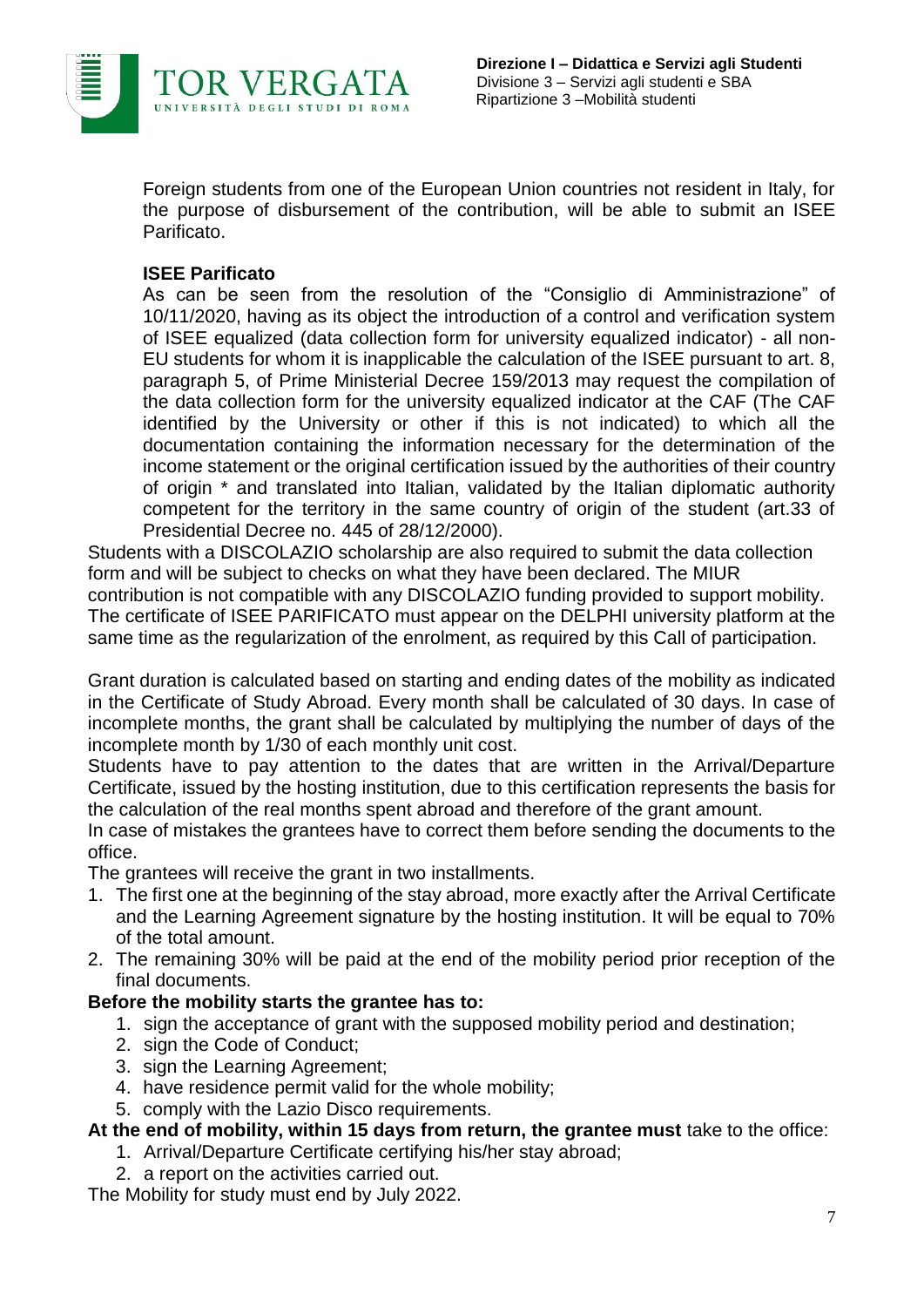

The grant can be withdrawn if:

- The grantee is not regularly enrolled for a.y. 2021/22 at the Università degli Studi di Roma "Tor Vergata";
- The host University doesn't accept activities on the learning agreement;
- The grantee is not regular with other public entities (like Discolazio).

## **MINIMUM OF CREDITS REQUIRED**

A minimum of credits are required following the credits foreseen for an academic year. A minimum of 12 CFU are required for an entire semester; a mimum of 6 CFU are required for a mobility of 3 months.

#### **Return of the grant already paid**

The grantee shall return the mobility grant if:

- 1. the mobility documents required at the end of mobility are missing within 15 days from return;
- 2. the mobility period is less than 3 months;
- 3. no credits recognition.

#### **PLEASE NOTE**

Grantees who will not return the grant as stated in the previous list won't be able to get their degree.

#### **Art. 7 Approval of the activity carried out**

Selected students will consult the teachers on the study programs or the President of the course in order to elaborate a study plan in line with the internal study plan and **sign the Learning Agreement before departure** (also by the Erasmus referring teachers), in view of the recognition of the activity carried out. In this case, the teaching activities carried out at the partner foreign universities will be recognized by the individual Study Program Councils of the University of Rome "Tor Vergata" after the period of stay abroad.

## **Art. 8 Term of validity**

The mobility for study has a duration of minimum 3 months and maximum of 6 months in **second semester 21/22** according the deadline for the host universities.

During their stay abroad, the grantees will be regularly enrolled at University of Rome "Tor Vergata", paying fees to this institution for the academic year in which the mobility will take place (not be "in cautelativa").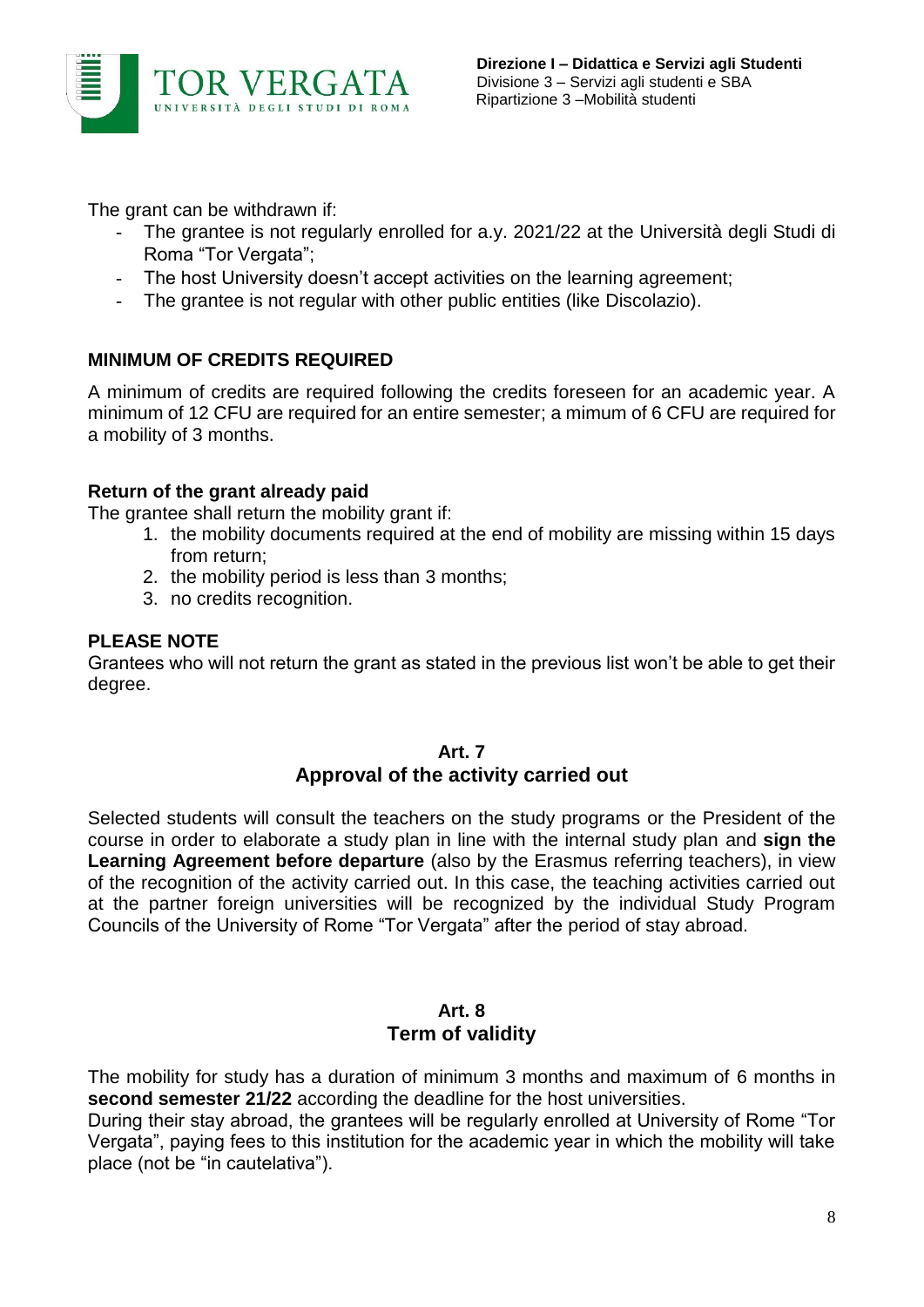

#### **Considering the exceptional state of emergency due to Covid-19, the mobility will be implemented according to the modalities indicated by the host country and, if the mobility could not be implemented, the scholarship will be suspended.**

#### **Art. 9 Allocation and acceptance of the grant**

The list of selected grantees and the relating destinations will be published on the University of Rome "Tor Vergata" website, in the section Area Internazionale > Studiare e lavorare all'estero > Overseas Call.

This is the only manner of publication regarding the selection outcome. Selected grantees will not receive any winning notification by emails.

PLEASE NOTE: Selected grantees must accept the grant within the 7th day after the publication of the above-mentioned list.

To receive the grant, selected grantees need to formally accept it. In case of nonacceptance, the grant will be allocated to the next qualified grantee in rank order.

#### **Art. 10 Privacy**

The processing of personal data requested by this call is aimed at managing the Program, for the selection procedures and for the eventual procedure for assigning and disbursing the contribution and will have in accordance with the provisions of the "General Data Protection Regulation" (EU) 2016/679 of the European Parliament and of the Council of 27 April 2016 and to Legislative Decree 196/2003, as amended by Legislative Decree 101/2018.

The Data Controller is the University of Rome "Tor Vergata", Via Cracovia 50 CAP 00133 Rome, PEC [direzione.generale@pec.uniroma2.it.](mailto:direzione.generale@pec.uniroma2.it) The Data Protection Officer is based in Via Cracovia 50, 00133 Rome, e-mail rpd@uniroma2.it, PEC rpd@pec.torvergata.it The email address, to which questions relating to data processing may be addressed, is: [privacy@uniroma2.it.](mailto:privacy@uniroma2.it)

Participants are entitled to the rights provided for by EU Regulation 2016/679 and, in particular, they may request access to personal data concerning them, rectification, or, if their extremes occur, cancellation or limitation of treatment, or oppose to the their treatment.

The interested student, at the time of submitting his application, will give consent to the processing of his personal data as established on the Information provided by the Data Controller (University of Rome Tor Vergata), called "Information pursuant to art. 13 of EU regulation 679/2016 for the processing of personal data of students who intend to participate in international mobility programs for study (erasmus "overseas, research thesis abroad) or internship (erasmus + traineeship) in non-European countries", present on the platform Organizer.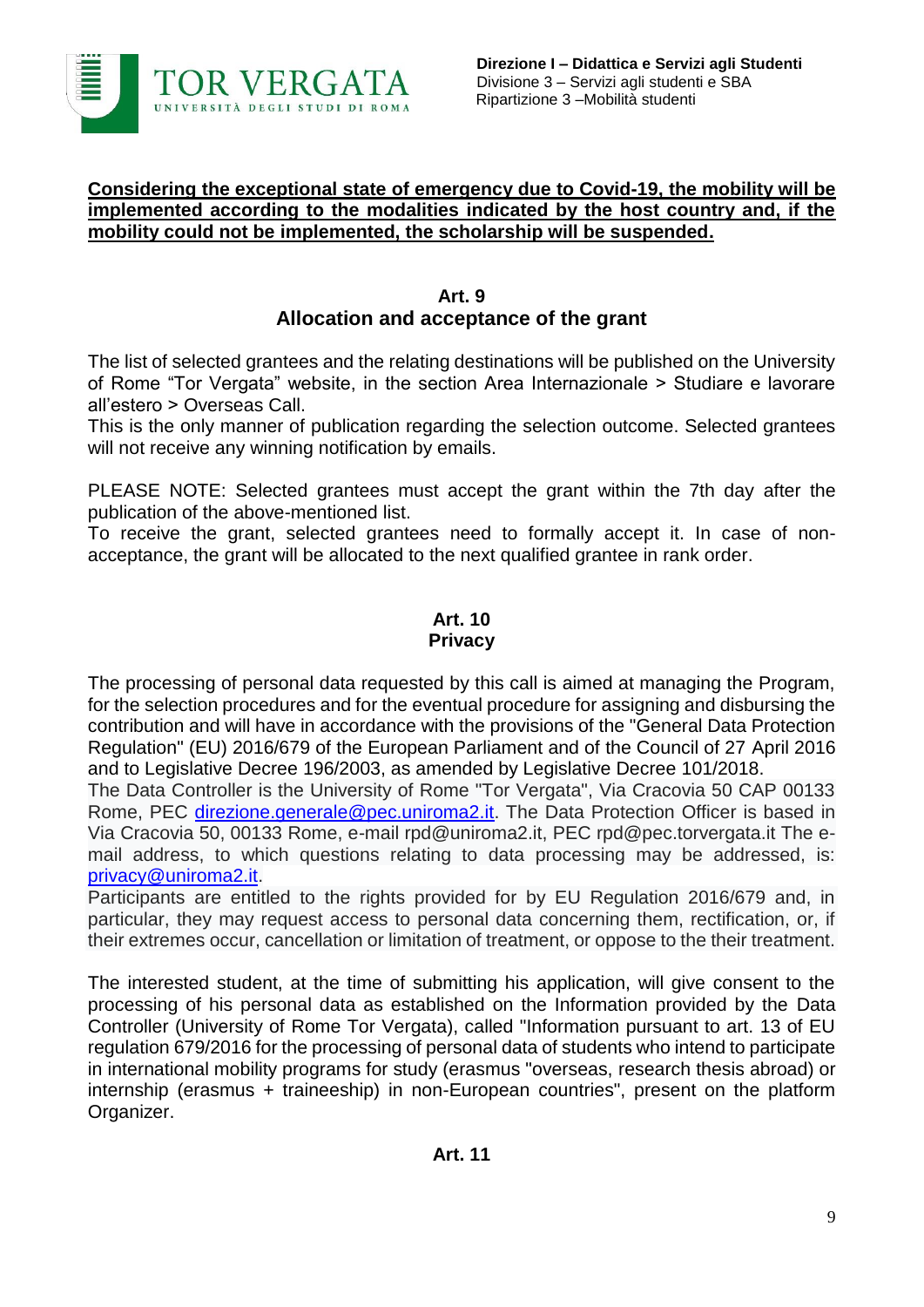

# **Office in charge of the procedure**

Pursuant to the law no. 241 dated 7.8.1990, the person in charge of the procedure for the procedures under the exclusive competence of the university is Dr. Gianfranco Tarquini. For further information, after having carefully read this call, the student can address directly to the following office: Student Mobility Office Dott.ssa Chiara Montanari Via Cracovia, 50 – building D, floor 0, room 002 Tel. 06/72593509 e-mail: [students.exchange@international.uniroma2.it](mailto:students.exchange@international.uniroma2.it)

> The Rector Professor Orazio Schillaci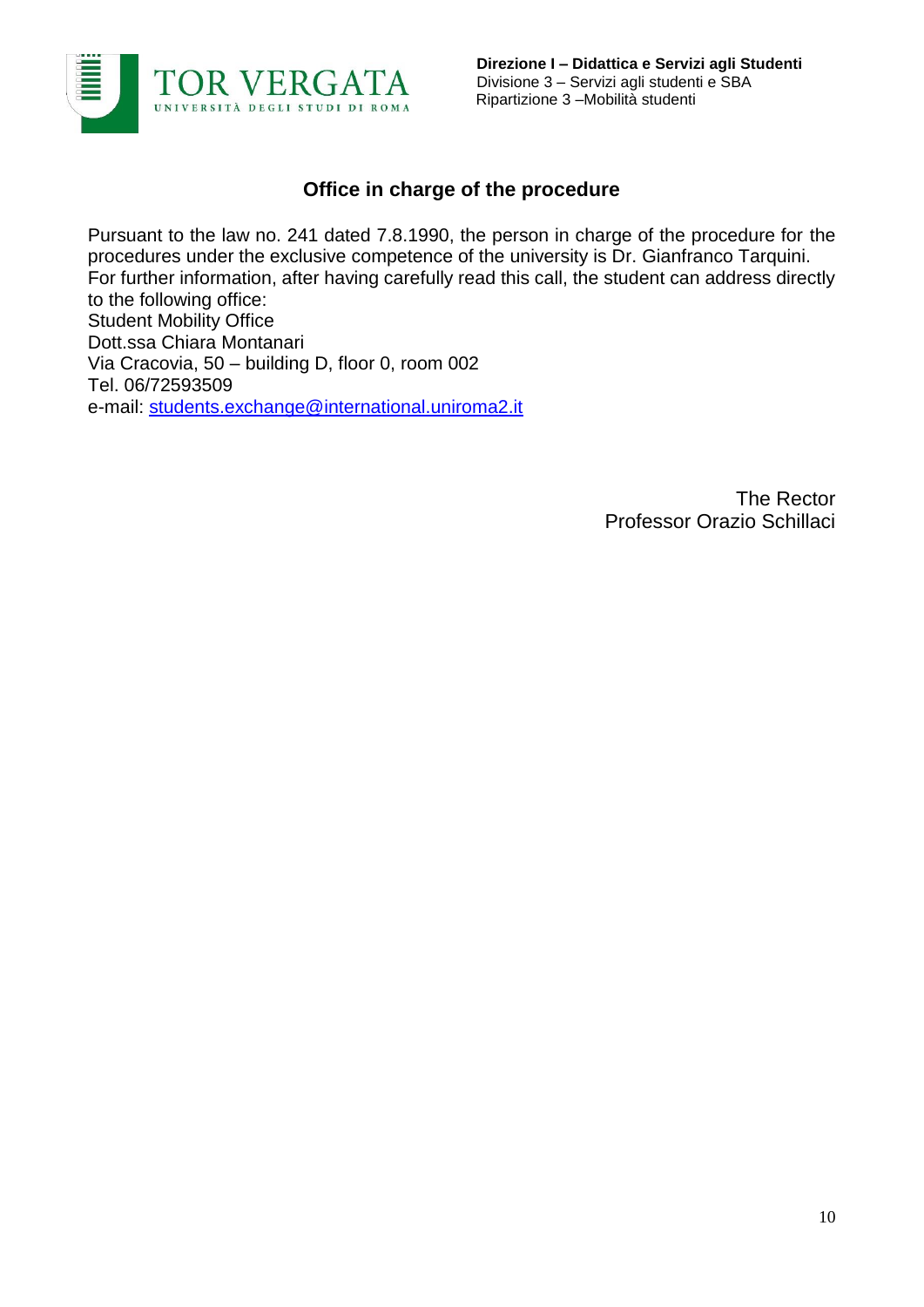

## ATTACHED A

EXTRA EUROPEAN PARTNER UNIVERSITIES:

| Country          | <b>University</b>                                                                | Information for<br>exchange                                    | Web site                                                                                               |
|------------------|----------------------------------------------------------------------------------|----------------------------------------------------------------|--------------------------------------------------------------------------------------------------------|
| <b>ARGENTINA</b> | <b>Universidad Austral</b>                                                       | Spanish or English B2<br>All fields of study                   | http://www.austral.edu.ar/international/                                                               |
|                  | Universidad de<br><b>Buenos Aires</b>                                            | Fields of study:                                               | http://www.uba.ar/<br>http://www.economicas.uba.ar/international-                                      |
|                  | <b>UBA</b>                                                                       | Economics/Law<br>Dentistry                                     | affairs/international-students/,<br>http://odontologia.uba.ar/?page_id=1001                            |
|                  |                                                                                  | Spanish B2                                                     | https://www.fmed.uba.ar/area-de-                                                                       |
|                  |                                                                                  | Medicine 2 slots                                               | relaciones-internacionales/alumnos-<br>visitantes                                                      |
|                  | Pontifica Universidad<br>Catòlica Argentina -<br><b>UCA</b>                      | All fields of study                                            | http://uca.edu.ar/es/uca-<br>internacional/estudia-en-uca                                              |
|                  | Universidad Torquato<br>de Tella - UTDT                                          | English or Spanish B2                                          | utdt.edu/exchange;<br>https://www.utdt.edu/ver_contenido.php?id<br>contenido=1392&id_item_menu=2537    |
|                  | Universidad Nacional<br>del Litoral - UNL                                        | Spanish A2                                                     | https://www.unl.edu.ar/internacionalizacion/<br>categorias/movilidad-estudiantes-<br>extranjeros/      |
| <b>BRASILE</b>   | Universidade de São<br>Paulo - USP                                               | All fields of study                                            | http://www.usp.br/internationaloffice/en/<br>index.php/admissions/studentexchange<br>/exchange-student |
|                  |                                                                                  | Law - 5 slots -<br>Portugues                                   | www.direito.usp.br                                                                                     |
|                  |                                                                                  | Economics, possibility<br>of courses in English-4<br>slots     | https://www.fea.usp.br/internacional/exc<br>hange-students                                             |
|                  | Universidade<br><b>Estadual Paulista</b><br>"Júlio de Mesquita<br>Filho" - UNESP | All fields of study                                            | https://www.international.unesp.br/                                                                    |
|                  | Pontifícia<br>Universidade Católica<br>do Rio de Janeiro<br>PUC-Rio              | All fields of study $-$<br>courses in English and<br>Portugues | http://www.puc-<br>rio.br/ensinopesq/ccci/incoming/                                                    |
|                  | Universidade do<br>Estado do Rio de<br>Janeiro                                   | All fields of study, free<br>course in Portugues               | http://www.dci.uerj.br/ingles                                                                          |
|                  | Universidade Federal<br>Do Rio De Janeiro                                        | All fields of study e free<br>course in Portugues              | http://www.dri.ufrj.br/index.php/en/intern<br>ational-mobility/exchange-program;                       |
|                  | Unievangelica                                                                    | All fields of study                                            | http://en.unievangelica.edu.br/                                                                        |
|                  | Universidade Federal<br>de Minas Gerais                                          | All fields of study                                            | https://www.ufmg.br/dri/programas/alun<br>o-estrangeiro/                                               |
|                  | Universidade Federal<br>De Santa Catarina                                        | All fields of study,<br>Portugues medium<br>level              | http://sinter.ufsc.br/incoming/?lang=en                                                                |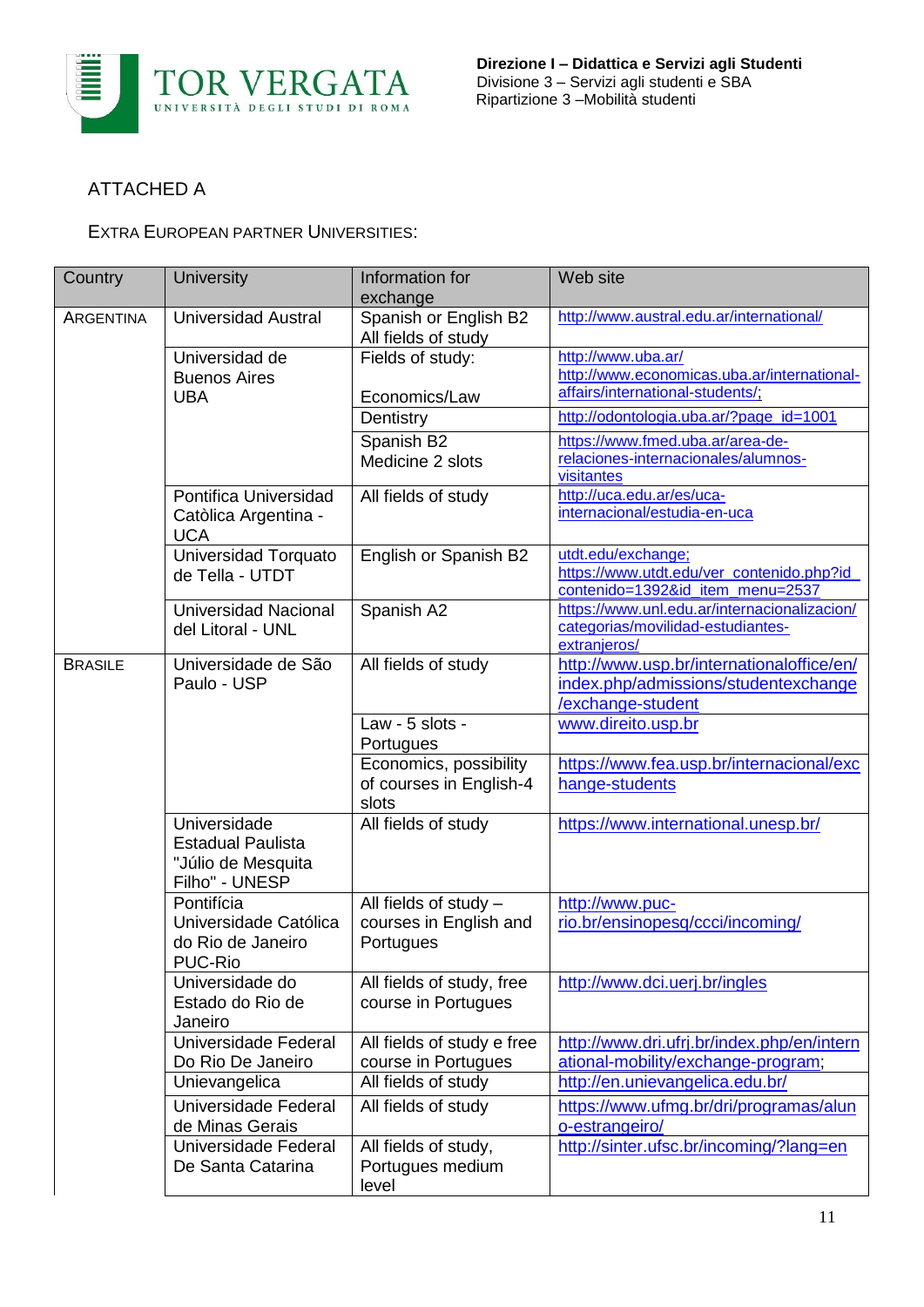

 $CILE$ 

|             | Universidade Federal<br>de Bahia                          | All fields of study                                                        | https://aai.ufba.br/en/foreign-students                                                                                          |
|-------------|-----------------------------------------------------------|----------------------------------------------------------------------------|----------------------------------------------------------------------------------------------------------------------------------|
|             | Universidade<br>Estadual de Londrina                      | All fields of study                                                        | http://www.uel.br/ari/pages/study-at-<br>uel.php                                                                                 |
|             | Universidade Federal<br>do Rio Grande do Sul              | All fields of study                                                        | http://www.ufrgs.br/relinter/english/appl<br>ying-to-ufrgs                                                                       |
|             | Universidade Federal<br>Do Paranà                         | All fields of study                                                        | https://internacional.ufpr.br/portal/applic<br>ation-procedures/                                                                 |
|             | Universidade<br>Presbiteriana<br>Mackenzie                | Economics                                                                  | https://www.mackenzie.br/en/universida<br>de/coi/institutional/about-upm/                                                        |
|             | Fundaçao G. Vargas<br>(Direito Rio) +<br>(EBEF)           | Economics/Law                                                              | https://direitorio.fgv.br/internacional/fact<br>-sheet;<br>https://epge.fgv.br/pt/intercambio/inscric<br>oes-para-o-brasil       |
|             | Fundaçao Joao<br>Pinheiro                                 | All fields of study in<br>Portugues                                        | http://www.fjp.mg.gov.br/                                                                                                        |
|             | Pontifícia<br>Universidade Católica<br>do Paraná          | All fields of study,<br>possibilty of courses in<br>English                | http://www.pucpr.br/international/study-<br>at-pucpr                                                                             |
|             | Pontificia<br>Universidade Catòlica<br>De Minas Gerais    | All fields of study                                                        | https://www.pucminas.br/Graduacao/Pa<br>ginas/default.aspx?ti;<br>http://portal.pucminas.br/ari/index_padr<br>ao.php?pagina=2308 |
|             | Universidade Federal<br>Da Paraiba                        | All fields of study                                                        | http://plone.ufpb.br/aci/contents/menu/p<br>rogramas/incoming/english-<br>version/applications;<br>https://www.ufpb.br/acieng    |
|             | Universidade<br>Estadual do Oeste do<br>Paranà            |                                                                            | https://www5.unioeste.br/portalunioeste<br>/prograd/acesso/cursos-graduacao                                                      |
| <b>CILE</b> | Universidad de Los<br>Andes                               | All fields of study,<br>courses in English and<br><b>Business semester</b> | https://www.uandes.cl/                                                                                                           |
|             | Universidad Mayor de<br>Chile                             | All fields of study $-$<br>Spanish B1                                      | http://www.umayor.cl/um/rrii/rrii-course                                                                                         |
|             | Universidad Tecnica<br>Federico Santa Maria               | All fields of study,<br>possibility of courses in<br>English               | http://www.oai.usm.cl/extranjeros/;<br>http://www.oai.usm.cl/extranjeros/interc<br>ambio-en-la-usm/oferta-academica/             |
|             | <b>UNIVERSIDAD CENTRAL</b><br>DE CHILE                    | All fields of study                                                        | https://dri.ucentral.cl/portal/                                                                                                  |
| <b>CINA</b> | <b>CUPL</b>                                               | Law                                                                        | http://sis.cupl.edu.cn/English/Home.htm                                                                                          |
|             | Capital University of<br>Economics and<br><b>Business</b> | Economics                                                                  | https://english.cueb.edu.cn/                                                                                                     |
|             |                                                           | Economics - 2 slots                                                        | http://isc.sjtu.edu.cn/EN/content.aspx?i                                                                                         |
|             | Antai Shanghai Jiao                                       |                                                                            | $nfo$ lb=40&flag=2;<br>http://isc.sjtu.edu.cn/EN/content.aspx?i                                                                  |
|             | <b>Tong University</b>                                    |                                                                            | nfo_lb=40&flag=2                                                                                                                 |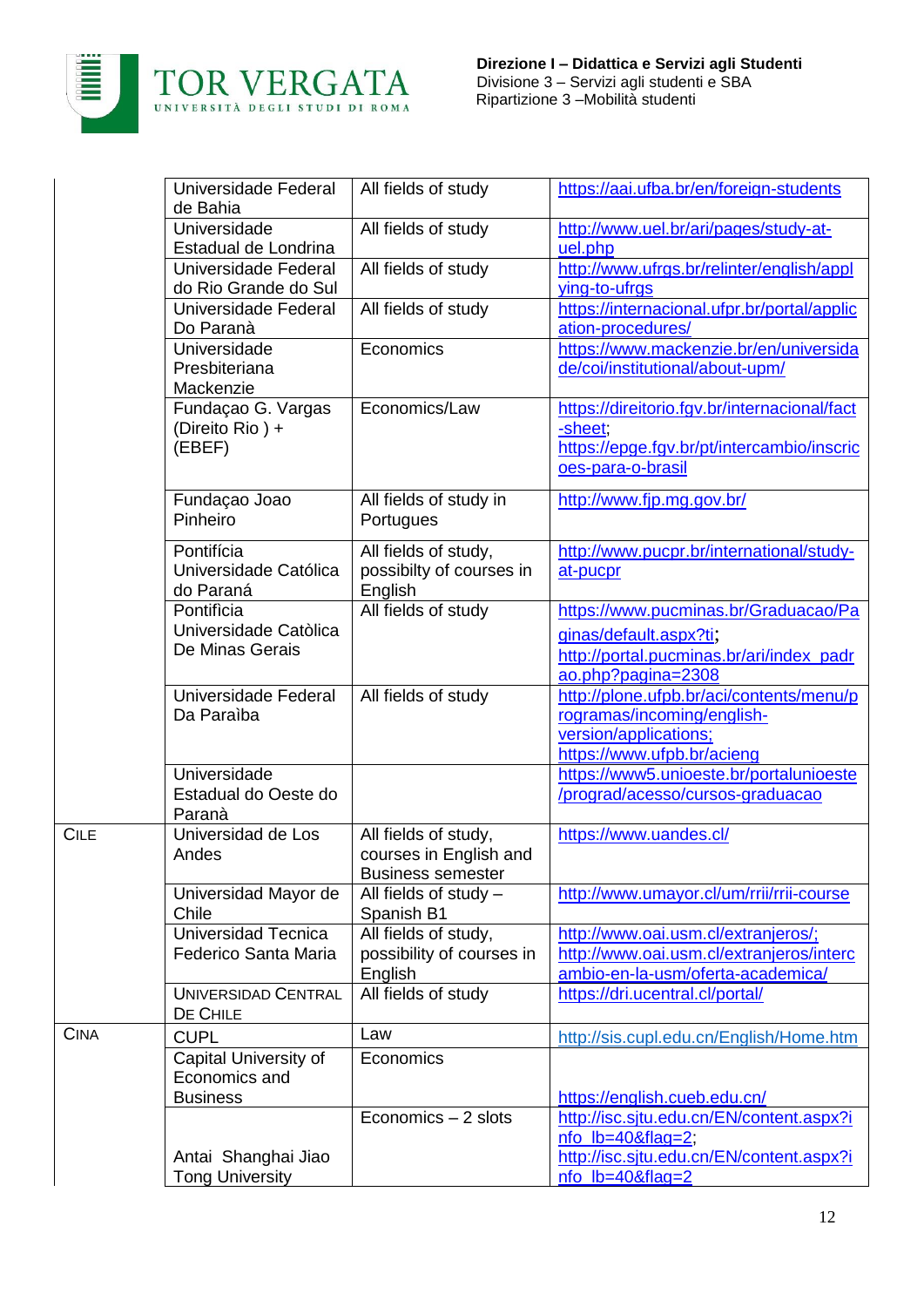

| Beijing University of<br>All fields of study<br>Technology<br>http://bjut.admissions.cn/<br>All fields of study<br>https://english.jnu.edu.cn/;<br>http://www.ujn.edu.cn/zsjy/lxszs.htm<br>University of Jinan<br>http://admission.ujn.cucas.cn.<br>Economia<br>https://www.china-<br>admissions.com/shanghai-normal-<br>Shanghai Normal<br>university/<br>University<br>All fields of study<br>http://english.pku.edu.cn/;<br>http://www.studyatpku.com<br><b>Peking University</b><br>Beijing Normal<br>All fields of study<br>https://english.bnu.edu.cn/index.htm ;<br><b>University</b><br>http://iso.bnu.edu.cn/<br>Economics<br>http://www.sppm.tsinghua.edu.cn/englis<br>h/<br><b>Tsinghua University</b><br>Pontificia Universidad<br>https://www.javeriana.edu.co/internacio<br><b>COLOMBIA</b><br>Economics/Law,<br>nalizacion/intercambioestudiantilentrant<br>Spanish B1, possible<br>Javeriana<br>courses in English<br>$\mathbf e$<br>Spanish B1<br>Universidad de<br>http://www.udea.edu.co/wps/portal/ude<br>a/web/inicio/internacional/estudiantes-<br>Antioquia<br>extranjeros/<br><b>Universidad Nacional</b><br>http://www.dre.unal.edu.co/nc/esx/es/m<br>Engineering only<br>ovilidad/entrante.html<br>de Colombia<br><b>Universidad Simon</b><br>All fields of study in<br>https://www.unisimon.edu.co/aspirantes<br>/ofertasacademicas<br><b>Bolivar</b><br>Spanish<br>All fields of study<br><b>COREA DEL</b><br><b>SOONGSIL UNIVERSITY</b><br>http://study.ssu.ac.kr/web/intleng/progra<br>SUD<br>m 1 2<br><b>SEOUL NATIONAL</b><br>All fields of study<br>http://www.useoul.edu/;<br>http://www.useoul.edu/apply/exchange/<br><b>UNIVERSITY</b><br>programs<br><b>KOREA UNIVERSITY</b><br>All fields of study<br>https://gsc.korea.ac.kr/usr/exchange/ov<br>erview.do<br>IELTS 5.0 e JLPT N1<br>http://www.ic.tmu.ac.jp/english/study abroad<br><b>GIAPPONE</b><br><b>TOKYO METROPOLITAN</b><br>/exchange class.html<br><b>UNIVERSITY</b><br>(for courses in<br>Japanese)<br><b>WASEDA UNIVERSITY</b><br>https://www.waseda.jp/inst/cie/en/excha<br>Economics/Law<br>nge<br><b>GRADUATE SCHOOL OF</b><br>Science<br>https://www.global.hokudai.ac.jp/;<br>https://www.global.hokudai.ac.jp/global/<br><b>SCIENCE HOKKAIDO</b><br>overseas-partnerships/<br><b>UNIVERSITY</b><br>All fields of study<br><b>UNIVERSIDAD DEL</b><br><b>GUATEMALA</b><br>https://www.uvg.edu.gt/vida-<br><b>VALLE DE GUATEMALA</b><br>estudiantil/relaciones-internacionales/<br>Economics<br><b>INDIA</b><br>THE INDIAN INSTITUTE<br>https://www.iimb.ac.in/;<br>https://www.iimb.ac.in/iimb-signs-mous-<br>OF MANAGEMENT<br><b>BANGALORE</b><br>karnataka-government-commercial-<br>taxes<br>http://www.vit.ac.in/academics/internati<br><b>VIT UNIVERSITY,</b><br>Economics | Shanghai University    | All fields of study | http://en.shu.edu.cn/global/index |
|---------------------------------------------------------------------------------------------------------------------------------------------------------------------------------------------------------------------------------------------------------------------------------------------------------------------------------------------------------------------------------------------------------------------------------------------------------------------------------------------------------------------------------------------------------------------------------------------------------------------------------------------------------------------------------------------------------------------------------------------------------------------------------------------------------------------------------------------------------------------------------------------------------------------------------------------------------------------------------------------------------------------------------------------------------------------------------------------------------------------------------------------------------------------------------------------------------------------------------------------------------------------------------------------------------------------------------------------------------------------------------------------------------------------------------------------------------------------------------------------------------------------------------------------------------------------------------------------------------------------------------------------------------------------------------------------------------------------------------------------------------------------------------------------------------------------------------------------------------------------------------------------------------------------------------------------------------------------------------------------------------------------------------------------------------------------------------------------------------------------------------------------------------------------------------------------------------------------------------------------------------------------------------------------------------------------------------------------------------------------------------------------------------------------------------------------------------------------------------------------------------------------------------------------------------------------------------------------------------------------------------------------------------------------------------------------------------------------------------------------------------------------------------------|------------------------|---------------------|-----------------------------------|
|                                                                                                                                                                                                                                                                                                                                                                                                                                                                                                                                                                                                                                                                                                                                                                                                                                                                                                                                                                                                                                                                                                                                                                                                                                                                                                                                                                                                                                                                                                                                                                                                                                                                                                                                                                                                                                                                                                                                                                                                                                                                                                                                                                                                                                                                                                                                                                                                                                                                                                                                                                                                                                                                                                                                                                                       |                        |                     |                                   |
|                                                                                                                                                                                                                                                                                                                                                                                                                                                                                                                                                                                                                                                                                                                                                                                                                                                                                                                                                                                                                                                                                                                                                                                                                                                                                                                                                                                                                                                                                                                                                                                                                                                                                                                                                                                                                                                                                                                                                                                                                                                                                                                                                                                                                                                                                                                                                                                                                                                                                                                                                                                                                                                                                                                                                                                       |                        |                     |                                   |
|                                                                                                                                                                                                                                                                                                                                                                                                                                                                                                                                                                                                                                                                                                                                                                                                                                                                                                                                                                                                                                                                                                                                                                                                                                                                                                                                                                                                                                                                                                                                                                                                                                                                                                                                                                                                                                                                                                                                                                                                                                                                                                                                                                                                                                                                                                                                                                                                                                                                                                                                                                                                                                                                                                                                                                                       |                        |                     |                                   |
|                                                                                                                                                                                                                                                                                                                                                                                                                                                                                                                                                                                                                                                                                                                                                                                                                                                                                                                                                                                                                                                                                                                                                                                                                                                                                                                                                                                                                                                                                                                                                                                                                                                                                                                                                                                                                                                                                                                                                                                                                                                                                                                                                                                                                                                                                                                                                                                                                                                                                                                                                                                                                                                                                                                                                                                       |                        |                     |                                   |
|                                                                                                                                                                                                                                                                                                                                                                                                                                                                                                                                                                                                                                                                                                                                                                                                                                                                                                                                                                                                                                                                                                                                                                                                                                                                                                                                                                                                                                                                                                                                                                                                                                                                                                                                                                                                                                                                                                                                                                                                                                                                                                                                                                                                                                                                                                                                                                                                                                                                                                                                                                                                                                                                                                                                                                                       |                        |                     |                                   |
|                                                                                                                                                                                                                                                                                                                                                                                                                                                                                                                                                                                                                                                                                                                                                                                                                                                                                                                                                                                                                                                                                                                                                                                                                                                                                                                                                                                                                                                                                                                                                                                                                                                                                                                                                                                                                                                                                                                                                                                                                                                                                                                                                                                                                                                                                                                                                                                                                                                                                                                                                                                                                                                                                                                                                                                       |                        |                     |                                   |
|                                                                                                                                                                                                                                                                                                                                                                                                                                                                                                                                                                                                                                                                                                                                                                                                                                                                                                                                                                                                                                                                                                                                                                                                                                                                                                                                                                                                                                                                                                                                                                                                                                                                                                                                                                                                                                                                                                                                                                                                                                                                                                                                                                                                                                                                                                                                                                                                                                                                                                                                                                                                                                                                                                                                                                                       |                        |                     |                                   |
|                                                                                                                                                                                                                                                                                                                                                                                                                                                                                                                                                                                                                                                                                                                                                                                                                                                                                                                                                                                                                                                                                                                                                                                                                                                                                                                                                                                                                                                                                                                                                                                                                                                                                                                                                                                                                                                                                                                                                                                                                                                                                                                                                                                                                                                                                                                                                                                                                                                                                                                                                                                                                                                                                                                                                                                       |                        |                     |                                   |
|                                                                                                                                                                                                                                                                                                                                                                                                                                                                                                                                                                                                                                                                                                                                                                                                                                                                                                                                                                                                                                                                                                                                                                                                                                                                                                                                                                                                                                                                                                                                                                                                                                                                                                                                                                                                                                                                                                                                                                                                                                                                                                                                                                                                                                                                                                                                                                                                                                                                                                                                                                                                                                                                                                                                                                                       |                        |                     |                                   |
|                                                                                                                                                                                                                                                                                                                                                                                                                                                                                                                                                                                                                                                                                                                                                                                                                                                                                                                                                                                                                                                                                                                                                                                                                                                                                                                                                                                                                                                                                                                                                                                                                                                                                                                                                                                                                                                                                                                                                                                                                                                                                                                                                                                                                                                                                                                                                                                                                                                                                                                                                                                                                                                                                                                                                                                       |                        |                     |                                   |
|                                                                                                                                                                                                                                                                                                                                                                                                                                                                                                                                                                                                                                                                                                                                                                                                                                                                                                                                                                                                                                                                                                                                                                                                                                                                                                                                                                                                                                                                                                                                                                                                                                                                                                                                                                                                                                                                                                                                                                                                                                                                                                                                                                                                                                                                                                                                                                                                                                                                                                                                                                                                                                                                                                                                                                                       |                        |                     |                                   |
|                                                                                                                                                                                                                                                                                                                                                                                                                                                                                                                                                                                                                                                                                                                                                                                                                                                                                                                                                                                                                                                                                                                                                                                                                                                                                                                                                                                                                                                                                                                                                                                                                                                                                                                                                                                                                                                                                                                                                                                                                                                                                                                                                                                                                                                                                                                                                                                                                                                                                                                                                                                                                                                                                                                                                                                       |                        |                     |                                   |
|                                                                                                                                                                                                                                                                                                                                                                                                                                                                                                                                                                                                                                                                                                                                                                                                                                                                                                                                                                                                                                                                                                                                                                                                                                                                                                                                                                                                                                                                                                                                                                                                                                                                                                                                                                                                                                                                                                                                                                                                                                                                                                                                                                                                                                                                                                                                                                                                                                                                                                                                                                                                                                                                                                                                                                                       |                        |                     |                                   |
|                                                                                                                                                                                                                                                                                                                                                                                                                                                                                                                                                                                                                                                                                                                                                                                                                                                                                                                                                                                                                                                                                                                                                                                                                                                                                                                                                                                                                                                                                                                                                                                                                                                                                                                                                                                                                                                                                                                                                                                                                                                                                                                                                                                                                                                                                                                                                                                                                                                                                                                                                                                                                                                                                                                                                                                       |                        |                     |                                   |
|                                                                                                                                                                                                                                                                                                                                                                                                                                                                                                                                                                                                                                                                                                                                                                                                                                                                                                                                                                                                                                                                                                                                                                                                                                                                                                                                                                                                                                                                                                                                                                                                                                                                                                                                                                                                                                                                                                                                                                                                                                                                                                                                                                                                                                                                                                                                                                                                                                                                                                                                                                                                                                                                                                                                                                                       |                        |                     |                                   |
|                                                                                                                                                                                                                                                                                                                                                                                                                                                                                                                                                                                                                                                                                                                                                                                                                                                                                                                                                                                                                                                                                                                                                                                                                                                                                                                                                                                                                                                                                                                                                                                                                                                                                                                                                                                                                                                                                                                                                                                                                                                                                                                                                                                                                                                                                                                                                                                                                                                                                                                                                                                                                                                                                                                                                                                       |                        |                     |                                   |
|                                                                                                                                                                                                                                                                                                                                                                                                                                                                                                                                                                                                                                                                                                                                                                                                                                                                                                                                                                                                                                                                                                                                                                                                                                                                                                                                                                                                                                                                                                                                                                                                                                                                                                                                                                                                                                                                                                                                                                                                                                                                                                                                                                                                                                                                                                                                                                                                                                                                                                                                                                                                                                                                                                                                                                                       |                        |                     |                                   |
|                                                                                                                                                                                                                                                                                                                                                                                                                                                                                                                                                                                                                                                                                                                                                                                                                                                                                                                                                                                                                                                                                                                                                                                                                                                                                                                                                                                                                                                                                                                                                                                                                                                                                                                                                                                                                                                                                                                                                                                                                                                                                                                                                                                                                                                                                                                                                                                                                                                                                                                                                                                                                                                                                                                                                                                       |                        |                     |                                   |
|                                                                                                                                                                                                                                                                                                                                                                                                                                                                                                                                                                                                                                                                                                                                                                                                                                                                                                                                                                                                                                                                                                                                                                                                                                                                                                                                                                                                                                                                                                                                                                                                                                                                                                                                                                                                                                                                                                                                                                                                                                                                                                                                                                                                                                                                                                                                                                                                                                                                                                                                                                                                                                                                                                                                                                                       |                        |                     |                                   |
|                                                                                                                                                                                                                                                                                                                                                                                                                                                                                                                                                                                                                                                                                                                                                                                                                                                                                                                                                                                                                                                                                                                                                                                                                                                                                                                                                                                                                                                                                                                                                                                                                                                                                                                                                                                                                                                                                                                                                                                                                                                                                                                                                                                                                                                                                                                                                                                                                                                                                                                                                                                                                                                                                                                                                                                       |                        |                     |                                   |
|                                                                                                                                                                                                                                                                                                                                                                                                                                                                                                                                                                                                                                                                                                                                                                                                                                                                                                                                                                                                                                                                                                                                                                                                                                                                                                                                                                                                                                                                                                                                                                                                                                                                                                                                                                                                                                                                                                                                                                                                                                                                                                                                                                                                                                                                                                                                                                                                                                                                                                                                                                                                                                                                                                                                                                                       |                        |                     |                                   |
|                                                                                                                                                                                                                                                                                                                                                                                                                                                                                                                                                                                                                                                                                                                                                                                                                                                                                                                                                                                                                                                                                                                                                                                                                                                                                                                                                                                                                                                                                                                                                                                                                                                                                                                                                                                                                                                                                                                                                                                                                                                                                                                                                                                                                                                                                                                                                                                                                                                                                                                                                                                                                                                                                                                                                                                       |                        |                     |                                   |
|                                                                                                                                                                                                                                                                                                                                                                                                                                                                                                                                                                                                                                                                                                                                                                                                                                                                                                                                                                                                                                                                                                                                                                                                                                                                                                                                                                                                                                                                                                                                                                                                                                                                                                                                                                                                                                                                                                                                                                                                                                                                                                                                                                                                                                                                                                                                                                                                                                                                                                                                                                                                                                                                                                                                                                                       |                        |                     |                                   |
|                                                                                                                                                                                                                                                                                                                                                                                                                                                                                                                                                                                                                                                                                                                                                                                                                                                                                                                                                                                                                                                                                                                                                                                                                                                                                                                                                                                                                                                                                                                                                                                                                                                                                                                                                                                                                                                                                                                                                                                                                                                                                                                                                                                                                                                                                                                                                                                                                                                                                                                                                                                                                                                                                                                                                                                       |                        |                     |                                   |
|                                                                                                                                                                                                                                                                                                                                                                                                                                                                                                                                                                                                                                                                                                                                                                                                                                                                                                                                                                                                                                                                                                                                                                                                                                                                                                                                                                                                                                                                                                                                                                                                                                                                                                                                                                                                                                                                                                                                                                                                                                                                                                                                                                                                                                                                                                                                                                                                                                                                                                                                                                                                                                                                                                                                                                                       |                        |                     |                                   |
|                                                                                                                                                                                                                                                                                                                                                                                                                                                                                                                                                                                                                                                                                                                                                                                                                                                                                                                                                                                                                                                                                                                                                                                                                                                                                                                                                                                                                                                                                                                                                                                                                                                                                                                                                                                                                                                                                                                                                                                                                                                                                                                                                                                                                                                                                                                                                                                                                                                                                                                                                                                                                                                                                                                                                                                       |                        |                     |                                   |
|                                                                                                                                                                                                                                                                                                                                                                                                                                                                                                                                                                                                                                                                                                                                                                                                                                                                                                                                                                                                                                                                                                                                                                                                                                                                                                                                                                                                                                                                                                                                                                                                                                                                                                                                                                                                                                                                                                                                                                                                                                                                                                                                                                                                                                                                                                                                                                                                                                                                                                                                                                                                                                                                                                                                                                                       |                        |                     |                                   |
|                                                                                                                                                                                                                                                                                                                                                                                                                                                                                                                                                                                                                                                                                                                                                                                                                                                                                                                                                                                                                                                                                                                                                                                                                                                                                                                                                                                                                                                                                                                                                                                                                                                                                                                                                                                                                                                                                                                                                                                                                                                                                                                                                                                                                                                                                                                                                                                                                                                                                                                                                                                                                                                                                                                                                                                       |                        |                     |                                   |
|                                                                                                                                                                                                                                                                                                                                                                                                                                                                                                                                                                                                                                                                                                                                                                                                                                                                                                                                                                                                                                                                                                                                                                                                                                                                                                                                                                                                                                                                                                                                                                                                                                                                                                                                                                                                                                                                                                                                                                                                                                                                                                                                                                                                                                                                                                                                                                                                                                                                                                                                                                                                                                                                                                                                                                                       |                        |                     |                                   |
|                                                                                                                                                                                                                                                                                                                                                                                                                                                                                                                                                                                                                                                                                                                                                                                                                                                                                                                                                                                                                                                                                                                                                                                                                                                                                                                                                                                                                                                                                                                                                                                                                                                                                                                                                                                                                                                                                                                                                                                                                                                                                                                                                                                                                                                                                                                                                                                                                                                                                                                                                                                                                                                                                                                                                                                       |                        |                     |                                   |
|                                                                                                                                                                                                                                                                                                                                                                                                                                                                                                                                                                                                                                                                                                                                                                                                                                                                                                                                                                                                                                                                                                                                                                                                                                                                                                                                                                                                                                                                                                                                                                                                                                                                                                                                                                                                                                                                                                                                                                                                                                                                                                                                                                                                                                                                                                                                                                                                                                                                                                                                                                                                                                                                                                                                                                                       |                        |                     |                                   |
|                                                                                                                                                                                                                                                                                                                                                                                                                                                                                                                                                                                                                                                                                                                                                                                                                                                                                                                                                                                                                                                                                                                                                                                                                                                                                                                                                                                                                                                                                                                                                                                                                                                                                                                                                                                                                                                                                                                                                                                                                                                                                                                                                                                                                                                                                                                                                                                                                                                                                                                                                                                                                                                                                                                                                                                       |                        |                     |                                   |
|                                                                                                                                                                                                                                                                                                                                                                                                                                                                                                                                                                                                                                                                                                                                                                                                                                                                                                                                                                                                                                                                                                                                                                                                                                                                                                                                                                                                                                                                                                                                                                                                                                                                                                                                                                                                                                                                                                                                                                                                                                                                                                                                                                                                                                                                                                                                                                                                                                                                                                                                                                                                                                                                                                                                                                                       |                        |                     |                                   |
|                                                                                                                                                                                                                                                                                                                                                                                                                                                                                                                                                                                                                                                                                                                                                                                                                                                                                                                                                                                                                                                                                                                                                                                                                                                                                                                                                                                                                                                                                                                                                                                                                                                                                                                                                                                                                                                                                                                                                                                                                                                                                                                                                                                                                                                                                                                                                                                                                                                                                                                                                                                                                                                                                                                                                                                       |                        |                     |                                   |
|                                                                                                                                                                                                                                                                                                                                                                                                                                                                                                                                                                                                                                                                                                                                                                                                                                                                                                                                                                                                                                                                                                                                                                                                                                                                                                                                                                                                                                                                                                                                                                                                                                                                                                                                                                                                                                                                                                                                                                                                                                                                                                                                                                                                                                                                                                                                                                                                                                                                                                                                                                                                                                                                                                                                                                                       |                        |                     |                                   |
|                                                                                                                                                                                                                                                                                                                                                                                                                                                                                                                                                                                                                                                                                                                                                                                                                                                                                                                                                                                                                                                                                                                                                                                                                                                                                                                                                                                                                                                                                                                                                                                                                                                                                                                                                                                                                                                                                                                                                                                                                                                                                                                                                                                                                                                                                                                                                                                                                                                                                                                                                                                                                                                                                                                                                                                       |                        |                     |                                   |
|                                                                                                                                                                                                                                                                                                                                                                                                                                                                                                                                                                                                                                                                                                                                                                                                                                                                                                                                                                                                                                                                                                                                                                                                                                                                                                                                                                                                                                                                                                                                                                                                                                                                                                                                                                                                                                                                                                                                                                                                                                                                                                                                                                                                                                                                                                                                                                                                                                                                                                                                                                                                                                                                                                                                                                                       |                        |                     |                                   |
|                                                                                                                                                                                                                                                                                                                                                                                                                                                                                                                                                                                                                                                                                                                                                                                                                                                                                                                                                                                                                                                                                                                                                                                                                                                                                                                                                                                                                                                                                                                                                                                                                                                                                                                                                                                                                                                                                                                                                                                                                                                                                                                                                                                                                                                                                                                                                                                                                                                                                                                                                                                                                                                                                                                                                                                       |                        |                     |                                   |
|                                                                                                                                                                                                                                                                                                                                                                                                                                                                                                                                                                                                                                                                                                                                                                                                                                                                                                                                                                                                                                                                                                                                                                                                                                                                                                                                                                                                                                                                                                                                                                                                                                                                                                                                                                                                                                                                                                                                                                                                                                                                                                                                                                                                                                                                                                                                                                                                                                                                                                                                                                                                                                                                                                                                                                                       |                        |                     |                                   |
|                                                                                                                                                                                                                                                                                                                                                                                                                                                                                                                                                                                                                                                                                                                                                                                                                                                                                                                                                                                                                                                                                                                                                                                                                                                                                                                                                                                                                                                                                                                                                                                                                                                                                                                                                                                                                                                                                                                                                                                                                                                                                                                                                                                                                                                                                                                                                                                                                                                                                                                                                                                                                                                                                                                                                                                       |                        |                     |                                   |
|                                                                                                                                                                                                                                                                                                                                                                                                                                                                                                                                                                                                                                                                                                                                                                                                                                                                                                                                                                                                                                                                                                                                                                                                                                                                                                                                                                                                                                                                                                                                                                                                                                                                                                                                                                                                                                                                                                                                                                                                                                                                                                                                                                                                                                                                                                                                                                                                                                                                                                                                                                                                                                                                                                                                                                                       |                        |                     |                                   |
|                                                                                                                                                                                                                                                                                                                                                                                                                                                                                                                                                                                                                                                                                                                                                                                                                                                                                                                                                                                                                                                                                                                                                                                                                                                                                                                                                                                                                                                                                                                                                                                                                                                                                                                                                                                                                                                                                                                                                                                                                                                                                                                                                                                                                                                                                                                                                                                                                                                                                                                                                                                                                                                                                                                                                                                       |                        |                     |                                   |
|                                                                                                                                                                                                                                                                                                                                                                                                                                                                                                                                                                                                                                                                                                                                                                                                                                                                                                                                                                                                                                                                                                                                                                                                                                                                                                                                                                                                                                                                                                                                                                                                                                                                                                                                                                                                                                                                                                                                                                                                                                                                                                                                                                                                                                                                                                                                                                                                                                                                                                                                                                                                                                                                                                                                                                                       |                        |                     |                                   |
|                                                                                                                                                                                                                                                                                                                                                                                                                                                                                                                                                                                                                                                                                                                                                                                                                                                                                                                                                                                                                                                                                                                                                                                                                                                                                                                                                                                                                                                                                                                                                                                                                                                                                                                                                                                                                                                                                                                                                                                                                                                                                                                                                                                                                                                                                                                                                                                                                                                                                                                                                                                                                                                                                                                                                                                       |                        |                     |                                   |
|                                                                                                                                                                                                                                                                                                                                                                                                                                                                                                                                                                                                                                                                                                                                                                                                                                                                                                                                                                                                                                                                                                                                                                                                                                                                                                                                                                                                                                                                                                                                                                                                                                                                                                                                                                                                                                                                                                                                                                                                                                                                                                                                                                                                                                                                                                                                                                                                                                                                                                                                                                                                                                                                                                                                                                                       |                        |                     |                                   |
|                                                                                                                                                                                                                                                                                                                                                                                                                                                                                                                                                                                                                                                                                                                                                                                                                                                                                                                                                                                                                                                                                                                                                                                                                                                                                                                                                                                                                                                                                                                                                                                                                                                                                                                                                                                                                                                                                                                                                                                                                                                                                                                                                                                                                                                                                                                                                                                                                                                                                                                                                                                                                                                                                                                                                                                       | <b>VELLORE INDIA</b>   |                     | <b>onalRelations</b>              |
|                                                                                                                                                                                                                                                                                                                                                                                                                                                                                                                                                                                                                                                                                                                                                                                                                                                                                                                                                                                                                                                                                                                                                                                                                                                                                                                                                                                                                                                                                                                                                                                                                                                                                                                                                                                                                                                                                                                                                                                                                                                                                                                                                                                                                                                                                                                                                                                                                                                                                                                                                                                                                                                                                                                                                                                       |                        |                     |                                   |
|                                                                                                                                                                                                                                                                                                                                                                                                                                                                                                                                                                                                                                                                                                                                                                                                                                                                                                                                                                                                                                                                                                                                                                                                                                                                                                                                                                                                                                                                                                                                                                                                                                                                                                                                                                                                                                                                                                                                                                                                                                                                                                                                                                                                                                                                                                                                                                                                                                                                                                                                                                                                                                                                                                                                                                                       | <b>AURO UNIVERSITY</b> | Humanities          | https://aurouniversity.edu.in/    |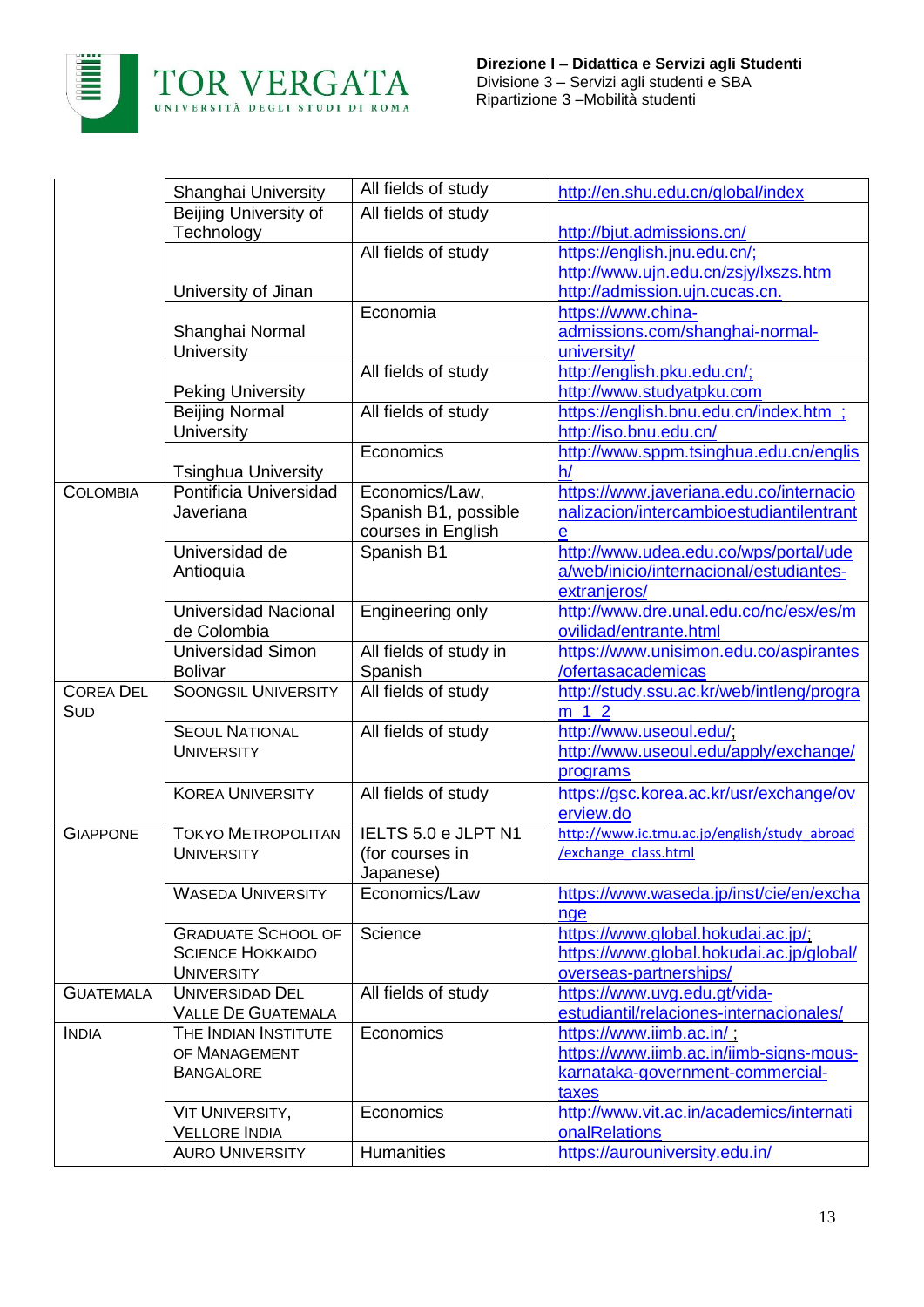

| <b>ISRAELE</b> | TECHNION, ISTITUTO<br><b>TECNOLOGICO</b><br><b>ISRAELIANO</b>                                                                                                                                                      |                                                            | https://www.technion.ac.il/en/home-2/                                            |
|----------------|--------------------------------------------------------------------------------------------------------------------------------------------------------------------------------------------------------------------|------------------------------------------------------------|----------------------------------------------------------------------------------|
|                | <b>TEL AVIV UNIVERSITY</b>                                                                                                                                                                                         |                                                            | https://international.tau.ac.il/                                                 |
| <b>LIBANO</b>  | <b>HOLY SPIRIT</b><br><b>UNIVERSITY OF KASLIK</b><br><b>USEK</b>                                                                                                                                                   | All fields of study -<br>English or French B1              | https://www.usek.edu.lb/international/st<br>udy-at-usek                          |
| <b>MAROCCO</b> | <b>UNIVERSITÈ</b><br><b>INTERNATIONALE DE</b><br>RABAT                                                                                                                                                             | All fields of study in<br>English and French B2            | https://www.uir.ac.ma/fr/page/etudiants-<br>en-echange                           |
| PERÙ           | UNIVERSIDAD DE PIURA                                                                                                                                                                                               |                                                            | http://udep.edu.pe/international/                                                |
|                | <b>UNIVERSIDAD</b><br>PERUANA DE CIENCIAS<br>APLICADAS (UPC)                                                                                                                                                       |                                                            | https://www.upc.edu.pe/;<br>https://internacional.upc.edu.pe/                    |
| <b>RUSSIA</b>  | <b>SAINT PETERSBURG</b><br><b>NATIONAL RESEARCH</b><br>UNIVERSITY OF<br><b>INFORMATION</b><br>TECHNOLOGIES,<br><b>MECHANICS AND</b><br><b>OPTICS</b>                                                               | Humanities and<br>Economics                                | http://en.itmo.ru/en/;<br>http://en.itmo.ru/en/page/66/Semester_<br>exchange.htm |
|                | <b>RUSSIAN STATE</b><br>UNIVERSITY FOR THE<br><b>HUMANITIES</b>                                                                                                                                                    | Russian B1, free<br>Russian language<br>course of 4 hours  | http://rggu.com/;<br>http://rggu.com/exchange-<br>programs/applicants/           |
|                | <b>SAINT PETERSBURG</b><br><b>UNIVERSITY</b>                                                                                                                                                                       | All fields of study                                        | http://english.spbu.ru/                                                          |
|                | <b>FEDERAL STATE-</b><br><b>FUNDED HIGHER</b><br><b>EDUCATION</b><br><b>UNIVERSITY "PIROGOV</b><br><b>RUSSIAN NATIONAL</b><br><b>RESEARCH MEDICAL</b><br>UNIVERSITY" OF<br><b>HEALTHCARE MINISTER</b><br>OF RUSSIA |                                                            | http://rsmu.ru/home_en.html                                                      |
|                | HSE - ST.<br><b>PETERSBURG</b>                                                                                                                                                                                     | Economics                                                  | https://spb.hse.ru/en/io/semesterathses<br>pb/forpartners                        |
|                | <b>LOMONOSOV MOSCOW</b><br><b>STATE UNIVERSITY</b>                                                                                                                                                                 | Economics, English B2<br>for bachelor and C1 for<br>master | https://www.econ.msu.ru/students/forei<br>gn/                                    |
|                | <b>HSE - MOSCOW</b>                                                                                                                                                                                                | Economics                                                  | http://istudents.hse.ru/en                                                       |
|                | <b>KAZAN FEDERAL</b><br><b>UNIVERSITY</b>                                                                                                                                                                          |                                                            | https://kpfu.ru/eng                                                              |
|                | PEOPLE'S FRIENDSHIP<br><b>UNIVERSITY</b>                                                                                                                                                                           | <b>Courses in English</b>                                  | http://eng.rudn.ru/                                                              |
|                | The Russian<br>Presidential<br>Academy of<br><b>National Economy</b><br>and Public                                                                                                                                 | Economics                                                  | https://www.ranepa.ru/eng/admissions/<br>undergraduate-programs/                 |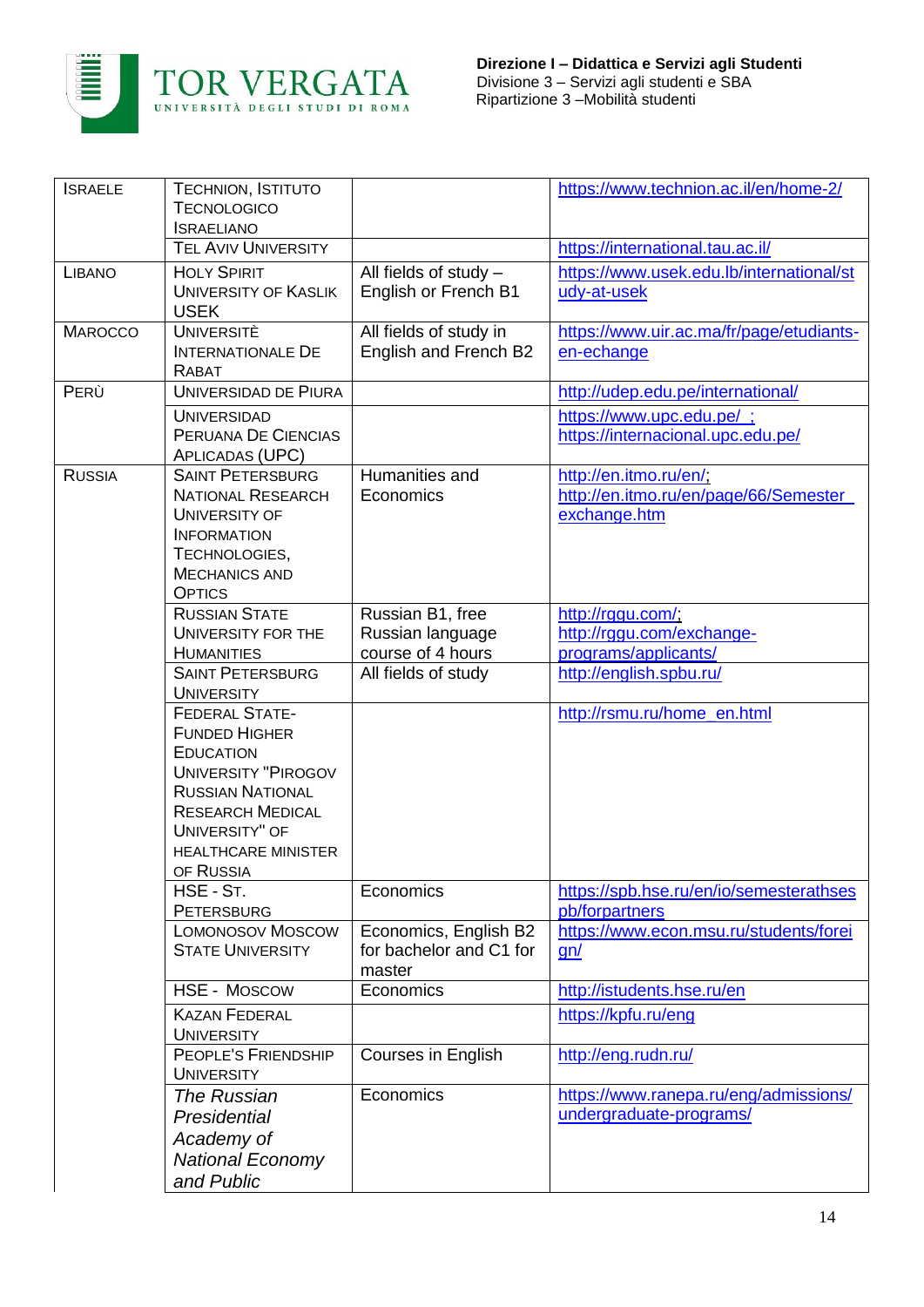

|                                        | Administration -<br><b>RANEPA</b>                                        |                                                                                                                                                                                                                                                                                                                                                                                                                                                                                                                                                                                                                  |                                                                                                           |
|----------------------------------------|--------------------------------------------------------------------------|------------------------------------------------------------------------------------------------------------------------------------------------------------------------------------------------------------------------------------------------------------------------------------------------------------------------------------------------------------------------------------------------------------------------------------------------------------------------------------------------------------------------------------------------------------------------------------------------------------------|-----------------------------------------------------------------------------------------------------------|
|                                        | <b>URAL FEDERAL</b><br><b>UNIVERSITY</b>                                 | Courses in English, B2                                                                                                                                                                                                                                                                                                                                                                                                                                                                                                                                                                                           | https://gsem.urfu.ru/en/international-<br>cooperation/academic-<br>mobility/incoming-students/            |
|                                        | <b>NATIONAL UNIVERSITY</b><br>OF SCIENCE AND<br><b>TECHNOLOGY, MISIS</b> |                                                                                                                                                                                                                                                                                                                                                                                                                                                                                                                                                                                                                  | HTTPS://EN.MISIS.RU/ACADEMICS/                                                                            |
| <b>STATI UNITI</b><br><b>D'AMERICA</b> | <b>SYRACUSE UNIVERSITY</b>                                               | LAW<br>ENGLISH B2 OR 90+<br>TOEFL OR 6.5+ IELTS                                                                                                                                                                                                                                                                                                                                                                                                                                                                                                                                                                  | HTTP://LAW.SYR.EDU/ADMISSIONS/JD-<br>ADMISSIONS/RELATED-J.D.-<br>PROGRAMS/SEMESTER-EXCHANGE-<br>STUDENTS/ |
|                                        | <b>MISSISSIPPI STATE</b><br><b>UNIVERSITY</b>                            | All fields of study<br><b>ENGLISH CERTIFICATE</b><br><b>REQUIRED</b>                                                                                                                                                                                                                                                                                                                                                                                                                                                                                                                                             | HTTPS://WWW.INTERNATIONAL.MSSTATE.E<br>DU/OFFICES/INTERNATIONAL-SERVICES-<br>OFFICE/EXCHANGE-STUDENTS/    |
|                                        | <b>UNIVERSITY OF NEW</b><br><b>MEXICO</b>                                | Undergraduate: TOEFL<br>68 on the Internet-Based<br>Test (iBT) or 520 on the<br>Paper-Based Test (PBT).<br>*Unofficial (ITP) and<br>Mybest scores are not<br>accepted; IELTS :6.0;<br>Cambridge English<br>Qualifications (CPE or<br>$CAE$ ) – accepted with<br>score of 169. Pearson<br>Test of English (PTE:<br>Academic) - 47 Graduate:<br>TOEFL 79 on the iBT or<br>550 on the PBT.<br>*Unofficial (ITP) and<br>Mybest scores are not<br>accepted; IELTS :6.5;<br>Cambridge English<br>Qualifications (CPE or<br>$CAE$ ) – accepted with a<br>score of 176; Pearson<br>Test of English (PTE:<br>Academic) 53 | http://geo.unm.edu/students/coming_un<br>m/exchange/index.html                                            |
|                                        | <b>UNIVERSITY OF DALLAS</b>                                              | <b>English Proficiency</b>                                                                                                                                                                                                                                                                                                                                                                                                                                                                                                                                                                                       | https://udallas.edu/#                                                                                     |
|                                        | <b>WEST VIRGINIA</b><br><b>UNIVERSITY</b>                                | TOEFL Paper Based: 500<br>/ TOEFL Internet Based:<br>61 / IELTS: 6.0 / *WVU<br>does not accept TOEFL<br>ITP.                                                                                                                                                                                                                                                                                                                                                                                                                                                                                                     | https://educationabroad.wvu.edu/                                                                          |
|                                        | UNIVERSITY OF<br>NEVADA, RENO                                            | <b>English Proficiency</b>                                                                                                                                                                                                                                                                                                                                                                                                                                                                                                                                                                                       | unr.edu/oiss                                                                                              |
| <b>URUGUAY</b>                         | <b>UNIVERSIDAD</b><br>CATÓLICA DEL<br><b>URUGUAY</b>                     | All fields of study in<br>Spanish                                                                                                                                                                                                                                                                                                                                                                                                                                                                                                                                                                                | https://ucu.edu.uy/es/internacionales/es<br>tudiantesi                                                    |
| <b>TAIWAN</b>                          | <b>THUNGAI UNIVERSITY</b>                                                | All fields of study in<br>English                                                                                                                                                                                                                                                                                                                                                                                                                                                                                                                                                                                | http://oir.thu.edu.tw/page5/super pages<br>php?ID=page503&Sn=85                                           |